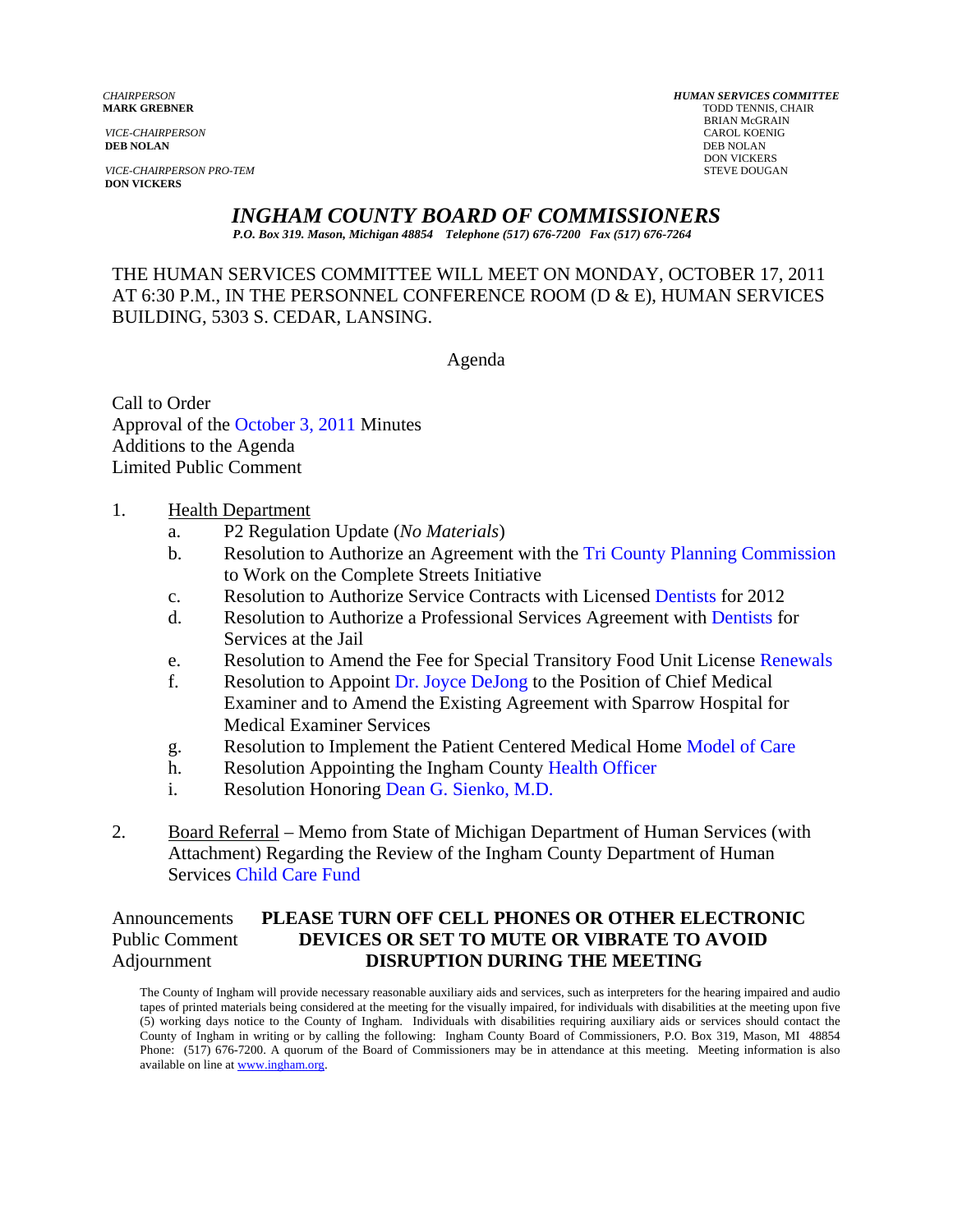#### HUMAN SERVICES COMMITTEE October 3, 2011 **Minutes**

<span id="page-1-0"></span>

| <b>Members Present:</b> | Todd Tennis, Brian McGrain, Carol Koenig, Deb Nolan, Don Vickers,<br>Steve Dougan, and Board Chairperson Grebner |
|-------------------------|------------------------------------------------------------------------------------------------------------------|
| Members Absent:         | <b>None</b>                                                                                                      |
| <b>Others Present:</b>  | Jared Cypher, Dean Sienko, Renee Canady, Deb Brinson, Chuck Gray,<br>Peggy Roberts, and others.                  |

The meeting was called to order by Chairperson Tennis at 6:34 p.m. in the Personnel Conference Room "D & E" of the Human Services Building, 5303 S. Cedar Street, Lansing.

#### Approval of the September 19, 2011 Minutes

The September 19, 2011 Minutes were approved as submitted.

#### Additions to the Agenda

- 1. Health Department
	- b. Substitute Resolution Rescinding Resolution #11-256 and Authorizing an Amended 2011-2012 AmeriCorps Grant
	- f. Substitute Resolution to Authorize Agreements with the Great Lakes Health Information Exchange.
	- l. Late Appointment to the CHC Board
	- m. Late Resolution Recognizing the Food Bank Council of Michigan as a Local Nonprofit Organization for the purpose of obtaining Charitable gaming Licenses.

#### Limited Public Comment None.

# MOVED BY COMM. DOUGAN, SUPPORTED BY COMM. VICKERS, TO APPROVE A CONSENT AGENDA FOR THE FOLLOWING ITEMS:

- 1. Health Department
	- a. Resolution to Authorize an Agreement with the Ingham County Road Commission for Backup Transportation Services for Picking-Up, Transporting and Delivery of Strategic National Stockpile Medical Supplies in the Event of a Public Health Emergency
	- d. Resolution to Enter into a Michigan Groundwater Stewardship Program (MGSP) Clean Sweep Program Agreement with the Michigan Department of Agriculture
	- e. Resolution to Adopt the Explanation of Fee Schedule Establishment and Schedule of Discounts Rationale Policy
	- g. Resolution to Authorize a Lead Abatement Subcontract with Environmental Testing & Consulting, Inc.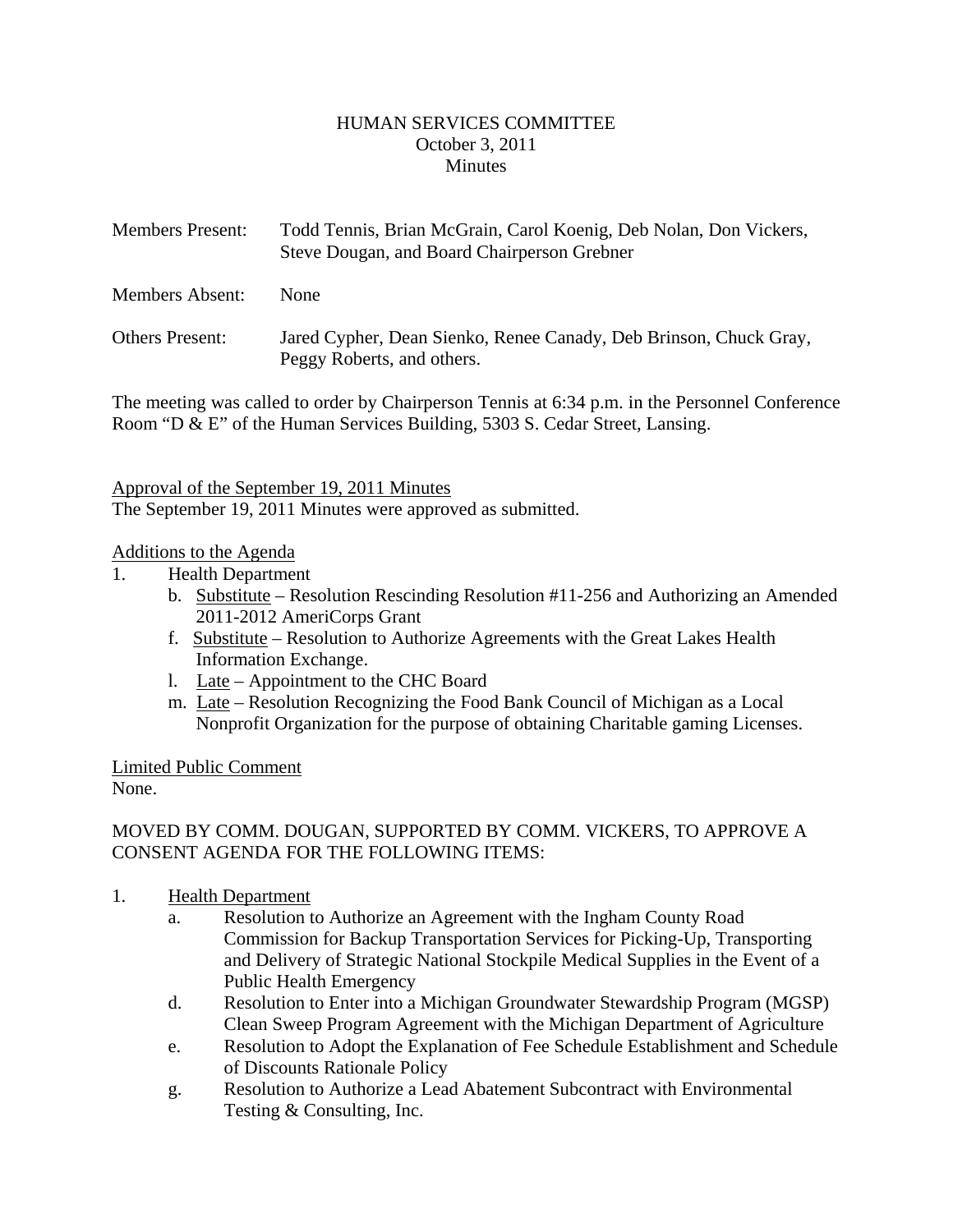- h. Resolution to Authorize a Client Services Agreement with the Michigan Department of Human Services for Refugee Medical Assessment Services
- j. Resolution to Authorize Acceptance of the Service Area Competition Grant Award from the U.S. Department of Health and Human Services
- k. Resolution Authorizing a Grantee Agreement Between the City of Lansing and Ingham County Public Health Department for Lead Hazard Reduction Services
- l. Appointment to the CHC Board
- m. Resolution Recognizing the Food Bank Council of Michigan as a Local Nonprofit Organization for the purpose of obtaining Charitable gaming Licenses.

MOTION CARRIED UNANIMOUSLY. Absent: Comm. Koenig

MOVED BY COMM. DOUGAN, SUPPORTED BY COMM. VICKERS, TO APPROVE THE ITEMS ON THE CONSENT AGENDA.

MOTION CARRIED UNANIMOUSLY. Absent: Comm. Koenig

- 1. Health Department
	- b. Resolution Rescinding Resolution #11-256 and Authorizing an Amended 2011- 2012 AmeriCorps Grant

MOVED BY COMM. MCGRAIN, SUPPORTED BY COMM. DOUGAN, TO APPROVE THE RESOLUTION RESCINDING RESOLUTION #11-256 AND AUTHORIZING AN AMENDED 2011-2012 AMERICORPS GRANT.

Comm. Dougan asked where the placements will be. Ms. Roberts stated one full-time person is to be placed at the Northwest Initiative, and the other position will be divided amongst 3 people in the summer.

(Comm. Koenig arrived at 6:40 p.m.)

Comm. Dougan asked if the Health Department will notify the Commissioners when the selections are made. Ms. Roberts agreed.

Comm. Nolan asked who the full-time staff supervisor is. Ms. Roberts stated Katie Ellero is the Program Director.

MOTION CARRIED UNANIMOUSLY.

c. Resolution to Authorize Signers of Forms 855A and 855B

# MOVED BY COMM. DOUGAN, SUPPORTED BY COMM. MCGRAIN, TO APPROVE THE RESOLUTION TO AUTHORIZE SIGNERS OF FORMS 855A AND 855B.

Comm. Dougan suggested clearly identifying the Chief Financial Officer and Chief Operating Officer.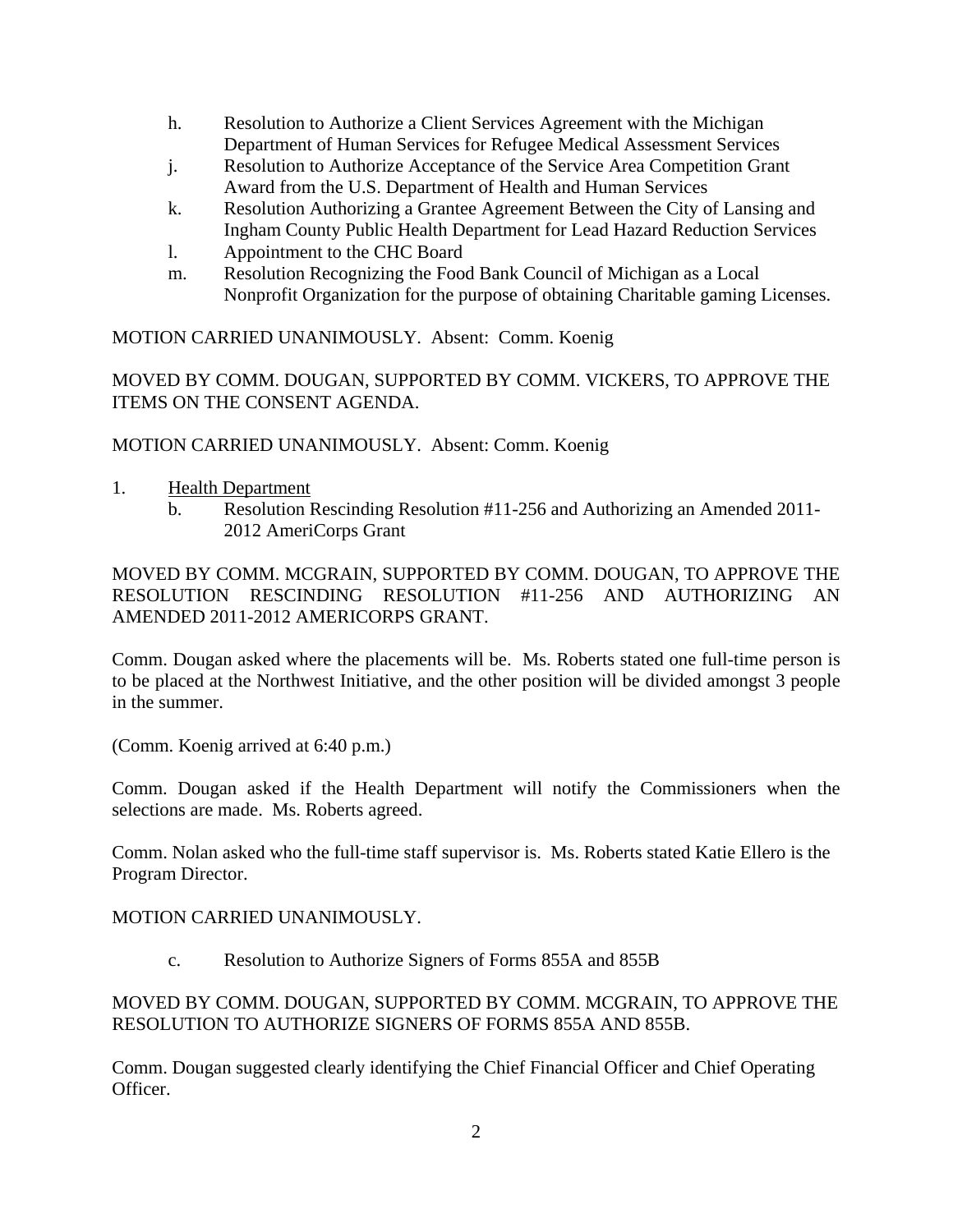MOVED BY COMM. DOUGAN, SUPPORTED BY COMM. VICKERS, TO AMEND THE RESOLUTION BY ADDING HEALTH DEPARTMENT IN FRONT OF CHIEF FINANCIAL OFFICER, AND COMMUNITY HEALTH CENTER IN FRONT OF CHIEF OPERATING OFFICER IN THE LAST WHEREAS AND THE THEREFORE BE IT RESOLVED, AND AS FOLLOWS:

WHEREAS, for this reason, the Health Officer recommends that the following positions be authorized to sign forms 855A and 855B:

- Health Officer
- Community Health Center Network Deputy Health Officer/Chief Executive Officer
- **Health Department** Chief Financial Officer
- **Community Health Center** Chief Operating Officer.

THEREFORE BE IT RESOLVED, that the Ingham County Board of Commissioners authorizes the following persons to sign Forms 855A and 855B:

- Health Officer
- Community Health Center Network Deputy Health Officer/Chief Executive Officer
- **Health Department** Chief Financial Officer
- **Community Health Center** Chief Operating Officer.

# THIS WAS ACCEPTED AS A FRIENDLY AMENDMENT.

Comm. Vickers asked if only one signature is required. Ms. Brinson stated two signatures are required.

MOTION TO APPROVE THE RESOLUTION, AS AMENDED, CARRIED UNANIMOUSLY.

f. Resolution to Authorize Agreements with the Great Lakes Health Information Exchange

# MOVED BY COMM. DOUGAN, SUPPORTED BY COMM. NOLAN, TO APPROVE THE RESOLUTION TO AUTHORIZE AGREEMENTS WITH THE GREAT LAKES HEALTH INFORMATION EXCHANGE.

Mr. Cypher provided corrected language for the Resolution.

MOVED BY COMM. DOUGAN, SUPPORTED BY COMM. VICKERS, TO AMEND THE RESOLUTION BY CHANGING THE  $1^{ST}$  and  $2^{nd}$  BE IT FURTHER RESOLVED AS FOLLOWS: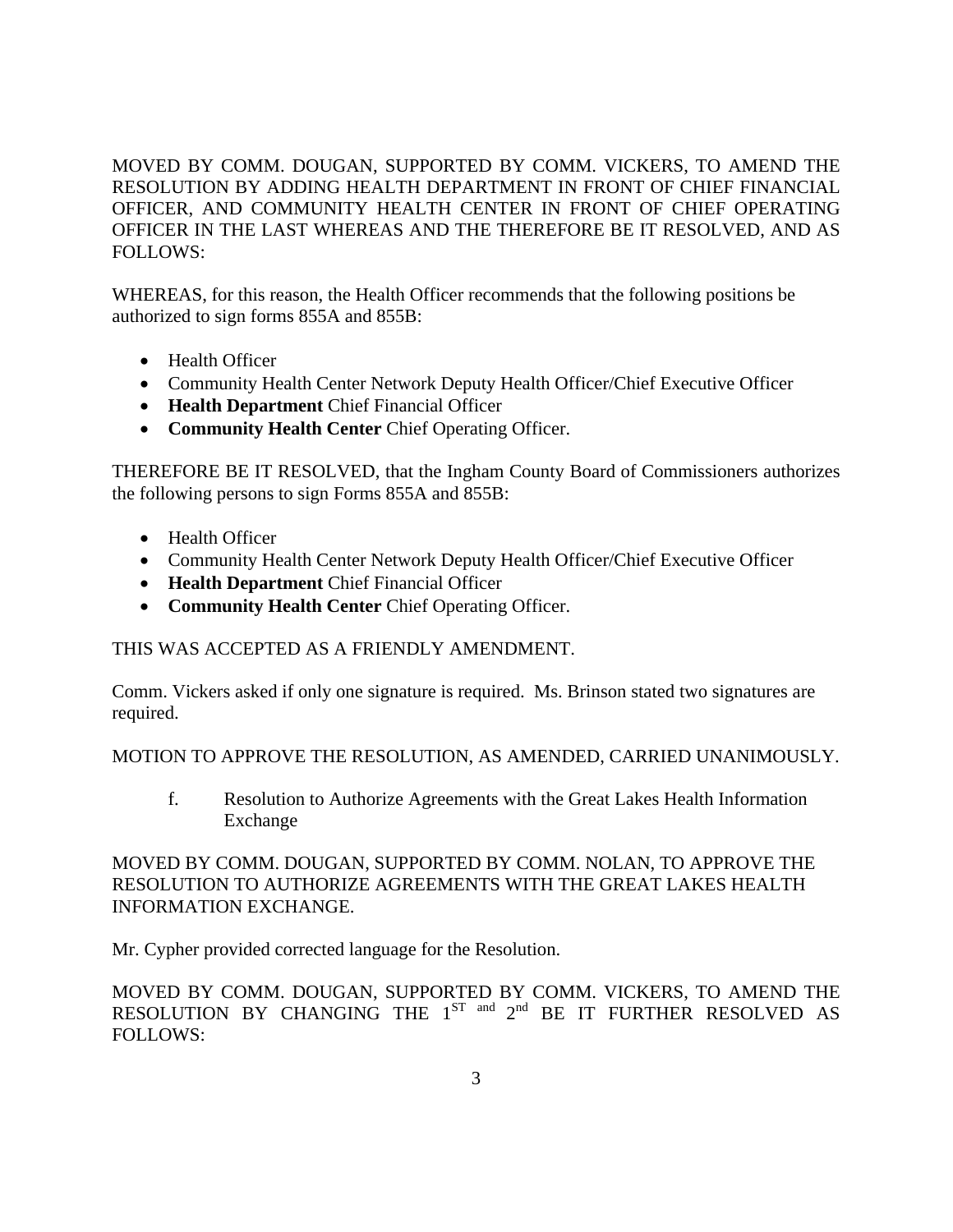#### $1<sup>ST</sup>$  BIFR:

THAT THE TERM OF THE SUBSCRIPTION AND DATA EXCHANGE AGREEMENTS SHALL BE 3 YEARS FROM THE DATE OF EXECUTION AND THE REGISTRATION AGREEMENT IS AUTHORIZED AS A ONE TIME AGREEMENT TO INITIATE THE PROCESS OF LICENSING PROVIDERS TO EXCHANGE HEALTH INFORMATION THROUGH GLHIE.

AND

# THE  $2^{ND}$  BIFR: THAT THE BOARD OF COMMISSIONERS AUTHORIZES PAYMENT OF GLHIE FEES AND DUES OF UP TO 80,000 PER YEAR.

#### THIS WAS ACCEPTED AS A FRIENDLY AMENDMENT.

Comm. Dougan asked if the \$10,000 is a one time only fee. Dr. Sienko answered yes. Chairperson Tennis asked where the \$10,000 is coming from. Dr. Sienko stated a grant.

Chairperson Tennis asked if there are more steps for the electronic records, and further asking if this is the last obstacle. Ms. Brinson explained this is one of a couple steps for the data exchange agreement. She further explained this is the contract which provides the ability to enter into an agreement with the State and local GLHI, then noting Sparrow is already using the exchange. She informed the Committee that the interfaces still need to be built except that can not be done until this contract is in place. The County is scheduled to be using the electronic records by the second week in January 2012.

Comm. Dougan asked if this will include paramedics and first responders in the future. Ms. Brinson stated she is unsure of the future but at this time no. There was a discussion of the exchange of information and HIPAA issues.

Dr. Sienko made note that electronic records are typically more secure than paper records because of the need to sign in with a password which allows for the tracking of who is obtaining what information and when.

MOTION TO APPROVE THE RESOLUTION, AS AMENDED, CARRIED UNANIMOUSLY.

i. Resolution to Authorize Acceptance of the Affordable Care Act Grants for School Based Health Centers Capital Program

MOVED BY COMM. NOLAN, SUPPORTED BY COMM. MCGRAIN, TO APPROVE THE RESOLUTION TO AUTHORIZE ACCEPTANCE OF THE AFFORDABLE CARE ACT GRANTS FOR SCHOOL BASED HEALTH CENTERS CAPITAL PROGRAM.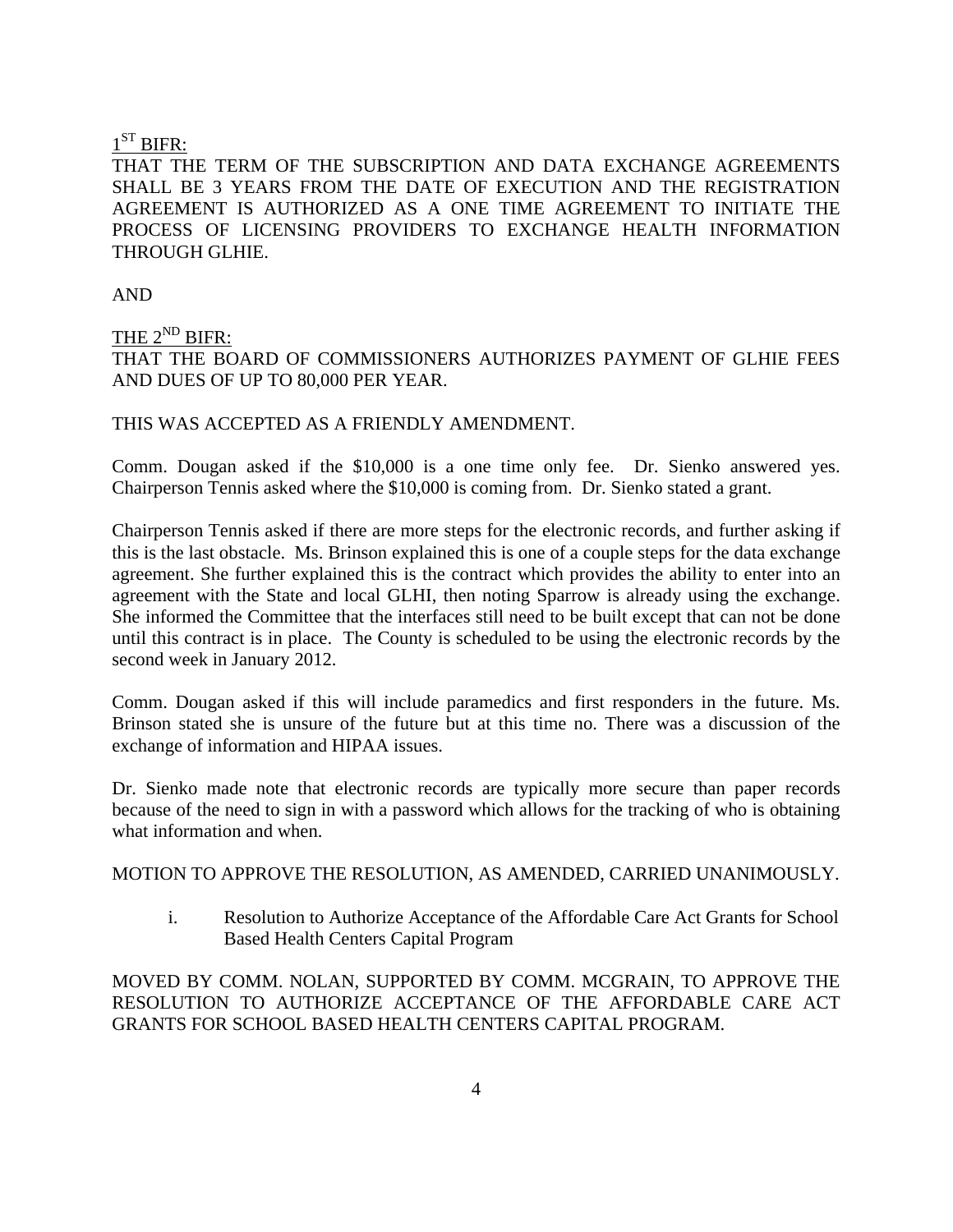Comm. Nolan asked about the potential of Otto Community Health Center being closed, and how much money will be going into renovations there. Ms. Brinson explained there was an opportunity to receive a grant and the request was made for equipment, furniture and computers, and these items can be moved to another location.

## MOTION CARRIED UNANIMOUSLY.

j. Resolution to Authorize Acceptance of the Service Area Competition Grant Award from the U.S. Department of Health and Human Services

Dr. Sienko stated that although this item was on consent he wanted to acknowledge the staff on securing the 5-year, no-restriction award and also acknowledge the Commissioner's support.

There was a brief discussion of household hazardous waste disposal.

2. Controller/Administrator - Third Quarter 2011 Budget Adjustments and Contingency Fund Update - Resolution Authorizing Adjustments to the 2011 Ingham County Budget

MOVED BY COMM. MCGRAIN, SUPPORTED BY COMM. NOLAN, TO APPROVE THE THIRD QUARTER 2011 BUDGET ADJUSTMENTS AND CONTINGENCY FUND UPDATE - RESOLUTION AUTHORIZING ADJUSTMENTS TO THE 2011 INGHAM COUNTY BUDGET.

Mr. Cypher stated there were no adjustments related to the departments or agencies that report to the Human Services Committee. He explained the main adjustment was an increase in the property tax revenue because the equalization report was greater than anticipated.

Comm. Dougan stated he prefers not to put this type of action on consent and appreciates the information provided to the Committee.

# MOTION CARRIED UNANIMOUSLY.

#### Announcements

Chairperson Tennis stated there will be a Pollution Prevention six-month review at the next meeting. The department will give an update and feedback. He noted that the stakeholders have been invited to provide their feedback and/or suggestions.

The Committee would like to know the following:

- 1. Were any companies found storing hazardous materials improperly?
- 2. Were there any non-compliances issues?
- 3. What are the surprises?
- 4. How much revenue has been generated taking the 3 FTE into consideration?
- 5. What problems have been found along the way?
- 6. Were there problems with issuing permits?
- 7. How many permits have been issued?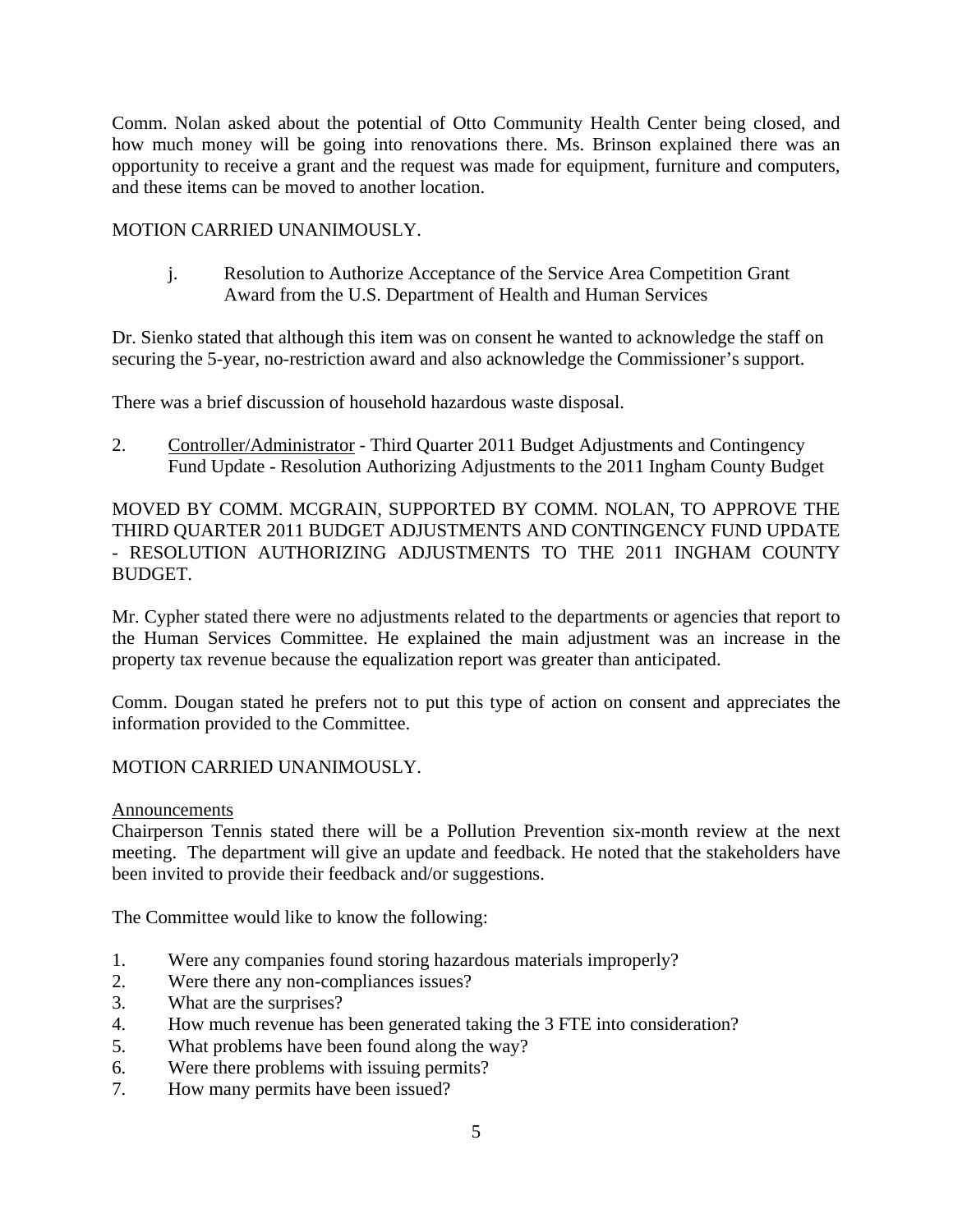8. Who has been contacted on the "list" and who needs to be contacted?

Comm. Vickers stated that he has received two complaints.

Comm. McGrain asked when the Community Agencies will be discussed. Mr. Cypher stated that is scheduled for October 31, 2011. There was a discussion of postponing the October 31, 2011 discussion of Community Agencies to November 14, 2011. It is possible the October 31, 2011 meeting will either be held at an earlier time or cancelled.

Public Comment None.

The meeting adjourned at approximately 7:13 p.m.

Respectfully submitted,

Julie Buckmaster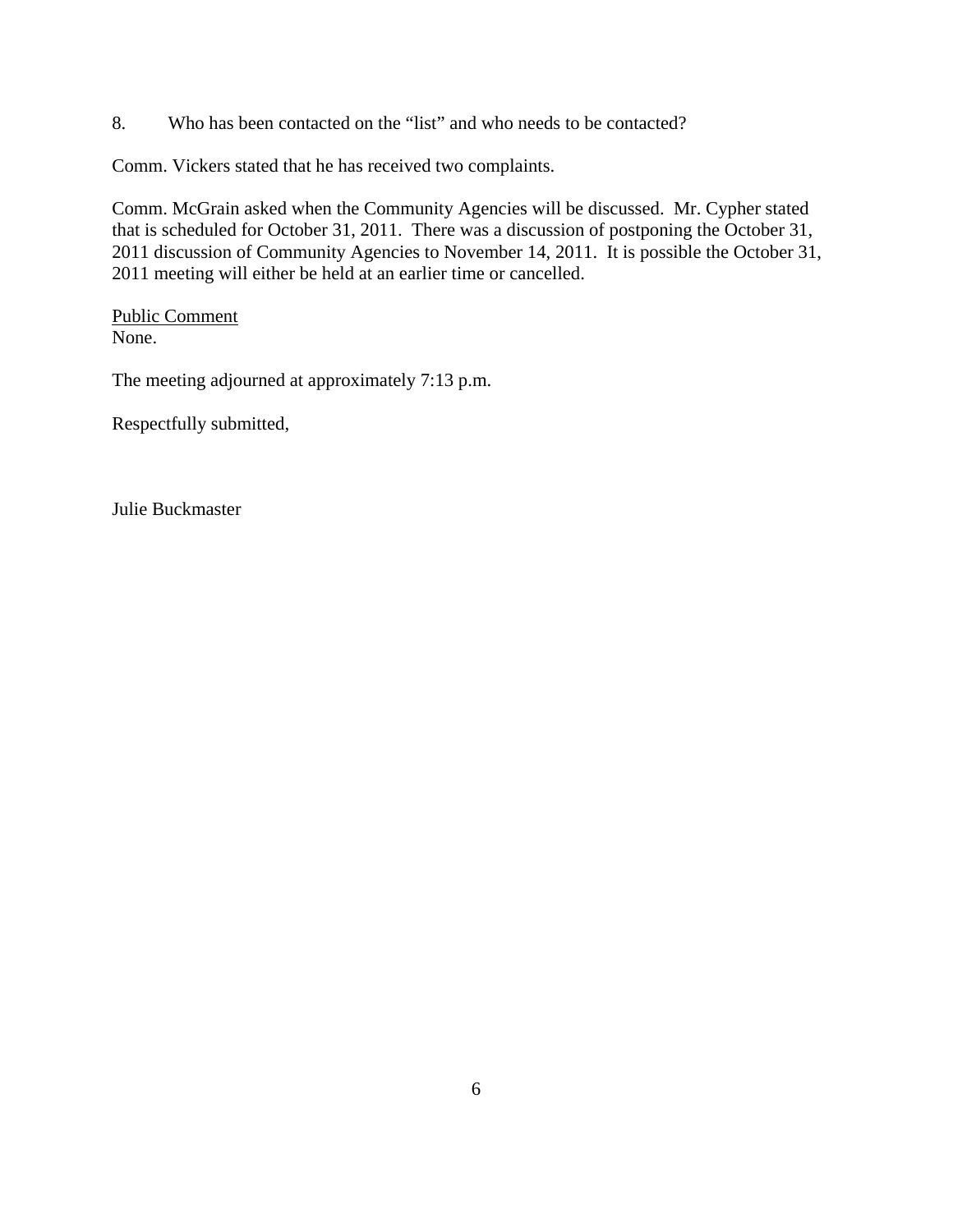# **OCTOBER 17, 2011 HUMAN SERVICES AGENDA STAFF REVIEW SUMMARY**

# **ACTION ITEMS: The Assistant Deputy Controller is recommending approval of the following resolutions:**

## *1b. Resolution to Authorize an Agreement with the Tri County Regional Planning Commission to Work on the Complete Streets Initiative*

This resolution utilizes \$20,250 funding through the 2012 CPBC agreement to authorize a contract in the amount of \$6,750 with the Tri-County Regional Planning Commission (TCRPC) to provide technical assistance to Delhi Township, Meridian Township, and the City of Leslie in development of their Complete Streets ordinances. The resolution also authorizes subcontracts with the three municipalities in the amount of \$4,500 each in order to get Complete Streets ordinances in place in those communities.

#### *1c. Resolution to Authorize Service Contracts with Licensed Dentists for 2012*

This resolution authorizes dental service contracts with dentists for 2012. There is \$159,120 in the Fiscal Year 2012 budget for contractual dentists for oral health services at Healthy Smiles Dental Center. This is the same budgeted amount as 2011. If approved, this resolution would increase the hourly rate for these contractual dentists from \$53.07 per hour to \$54.66 per hour for the period January 1, through December 31, 2012. Even though the budgeted amount for these services remains the same as in the prior fiscal year, the hourly rate is a 3% increase, in conflict with Board of Commissioners' Resolution #10-357 which states that annual cost increases should not exceed 1% per year.

#### *1d. Resolution to Authorize a Professional Services Agreement with Dentists for Services at the Jail*

This resolution authorizes professional services agreements with dentists to serve jail inmates for the period of January 1 through December 31, 2012. The 2012 budget includes \$24,487 to purchase the services of dentists to serve jail inmates. The proposed rate of compensation is \$70 per hour, a continuation of 2009, 2010 and 2011 rates.

*1e. Resolution to Amend the Fee for Renewing the Licenses of Special Transitory Food Units*  This resolution amends resolution #11-165 (Resolution Updating Various Fees for County Services) to set the 2012 special transitory food unit (STFU) renewal fee at \$106, as mandated by the State of Michigan. Resolution #11-165 set the fee at \$101. All other fees set forth in the original resolution remain unchanged.

*1f. Resolution to Appoint Dr. Joyce DeJong to the Position of Chief Medical Examiner and to Amend the Existing Agreement with Sparrow Hospital for Medical Examiner Services*  This resolution amends the Medical Examiner Services Agreement with Sparrow Hospital. The amendments to the existing Medical Examiner Services Agreement will: appoint Dr. Joyce DeJong, D.O. as Chief Medical Examiner for Ingham County, remove any price adjustments based on the number of autopsies performed and instead price adjust the contract based on the number of investigations conducted, require Sparrow's participation in both Elder Death and Child Death review teams, and increase the compensation to Sparrow from \$320,000 to \$355,000 annually. The increased cost will be covered from existing funds in the Health Department's 2012 budget.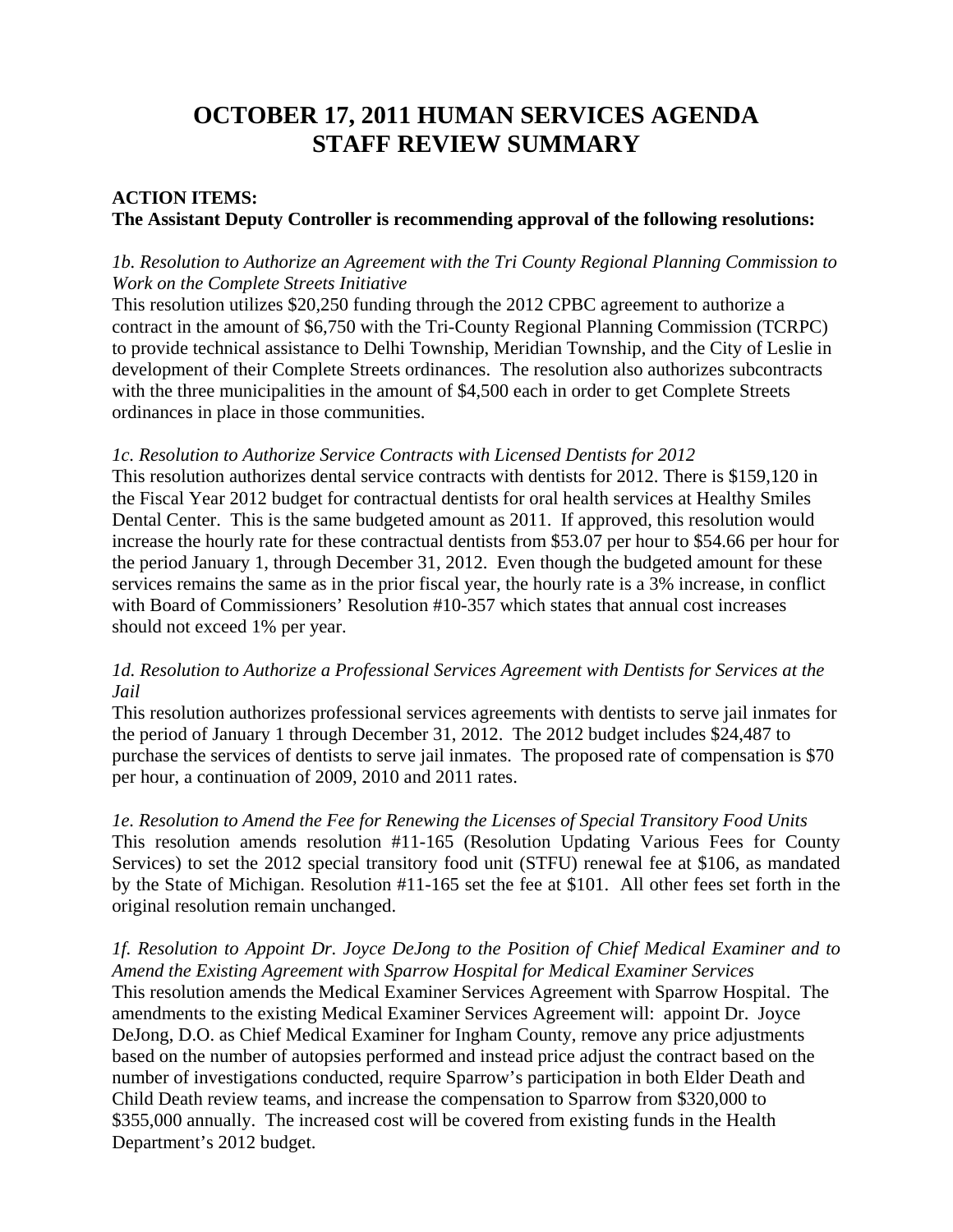#### *1h. Resolution Appointing the Ingham County Health Officer*

This Resolution appoints Renee Canady to the permanent full-time position of Ingham County Health Officer, at the salary level of MCF18 Step 4 (\$120,715) with all the duties and responsibilities inherent in that position, effective November 1, 2011.

#### **The Assistant Deputy Controller is not recommending approval of the following resolution:** *1g. Resolution to Implement the Patient Centered Medical Home Model of Care*

Approval of this resolution in its current form is not recommended. This resolution authorizes the creation of three positions to pursue Patient Centered Medical Home (PCMH) status, which the Health Department attempts to define in the attached memorandum. The total cost of the three new positions is \$236,801. The Health Department is proposing to fund these positions from five sources that should have been a part of the budget process, given we are less than a month into their 2012 fiscal year. During the budget process, the Health Department stated at their budget hearing that they were uncomfortable with the increase of \$300,000 that was budgeted in their Medicaid revenue line item. Therefore, based on this issue raised by the Health Department, the first \$300,000 of any new revenue should be used to offset that concern. Additionally, if this revenue had been brought forth during the budget process, it could have been utilized to offset General Fund costs and/or restore one of the 13 positions that were eliminated.

The five revenue sources that the Health Department proposes to utilize are as follows:

- (1) The ICHD CHCN submitted three applications to participate in a three year demonstration to evaluate the effect of PCMH in improving care, promoting health, and reducing the cost of care provided to Medicare beneficiaries served by federally qualified health centers (FQHCs). This will provide \$65,880 per year over three years, and is funding specifically intended for the purpose of implementing PCMH status.
- (2) As an FQHC, the ICHD CHCN will also receive \$35,000 in supplemental funding for PCMH recognition through HRSA. This is a one time appropriation.
- (3) Physicians Health Plan's (PHP) Triple Aim Incentive Program is estimated by the Health Department to generate \$100,000 this year. PHP is paying this incentive to providers for meeting specific benchmarks. At this time no payments have been received from PHP. At the time of this review, no documentation has been presented to verify that this is a dependable revenue stream.
- (4) The Health Department intends to utilize "meaningful use" reimbursement meant for the implementation of Electronic Health Record (EHR).Health Department providers are eligible for this reimbursement, including nurses, and physicians. In total, this is expected to generate \$403,750 in the first year and \$161,500 each year for five years thereafter. At this time only the physicians' portion - \$127,500 is available to allocate in the first year and \$51,000 for years two through six. However, it will be necessary to utilize over \$100,000 of these funds for additional, unplanned purchases related to EHR implementation, making it unavailable for use in funding new positions. The nurses are currently not willing to give up their reimbursements.
- (5) The Health Department intends to qualify for the Federal Tort Claims Act (FTCA) which would provide immunity to providers after completing a qualification process, thereby saving \$75,000 per year in malpractice insurance. Before these savings can legitimately be considered as an option to fund the new positions, it is recommended that written confirmation that malpractice insurance is no longer needed be obtained from Michigan Municipal Risk Management Authority (MMRMA) legal staff and the County Attorney.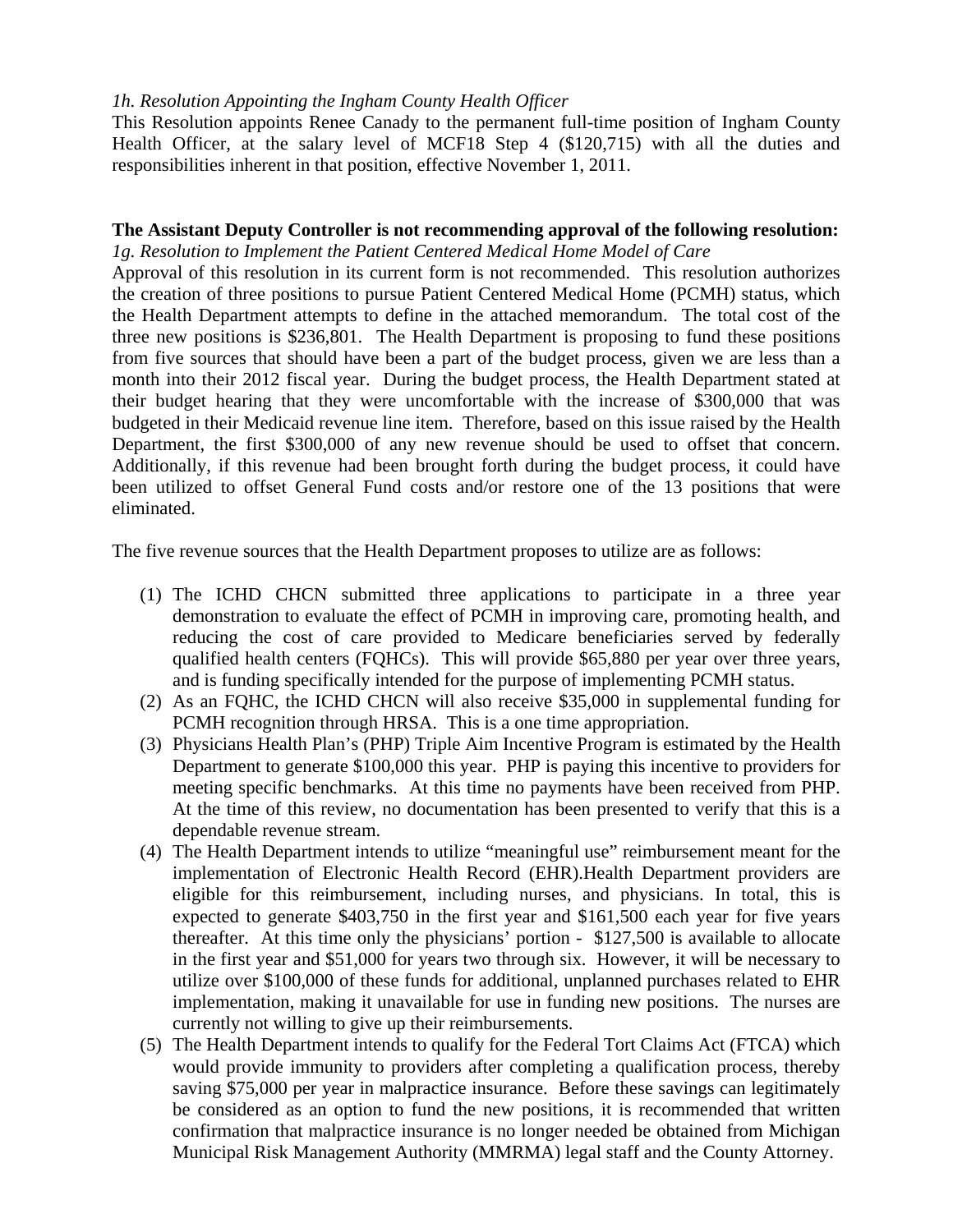The only revenue sources that I am comfortable recommending for use in funding the new positions are the demonstration funding of \$65,880 per year for three years, and the one time appropriation of \$35,000. I recommend the approval of one position, to be treated as grant funded. The Health Department has 155.62 FTE assigned to the Community Health Centers in the 2012 budget. As we deal with difficult budget times and other departments have been asked to do more with less, the remaining duties should be assigned to existing staff if achieving PCMH status is a priority.

#### **OTHER ITEMS:**

*1a. P2 Regulation Update 1i. Resolution Honoring Dean G. Sienko, M.D.*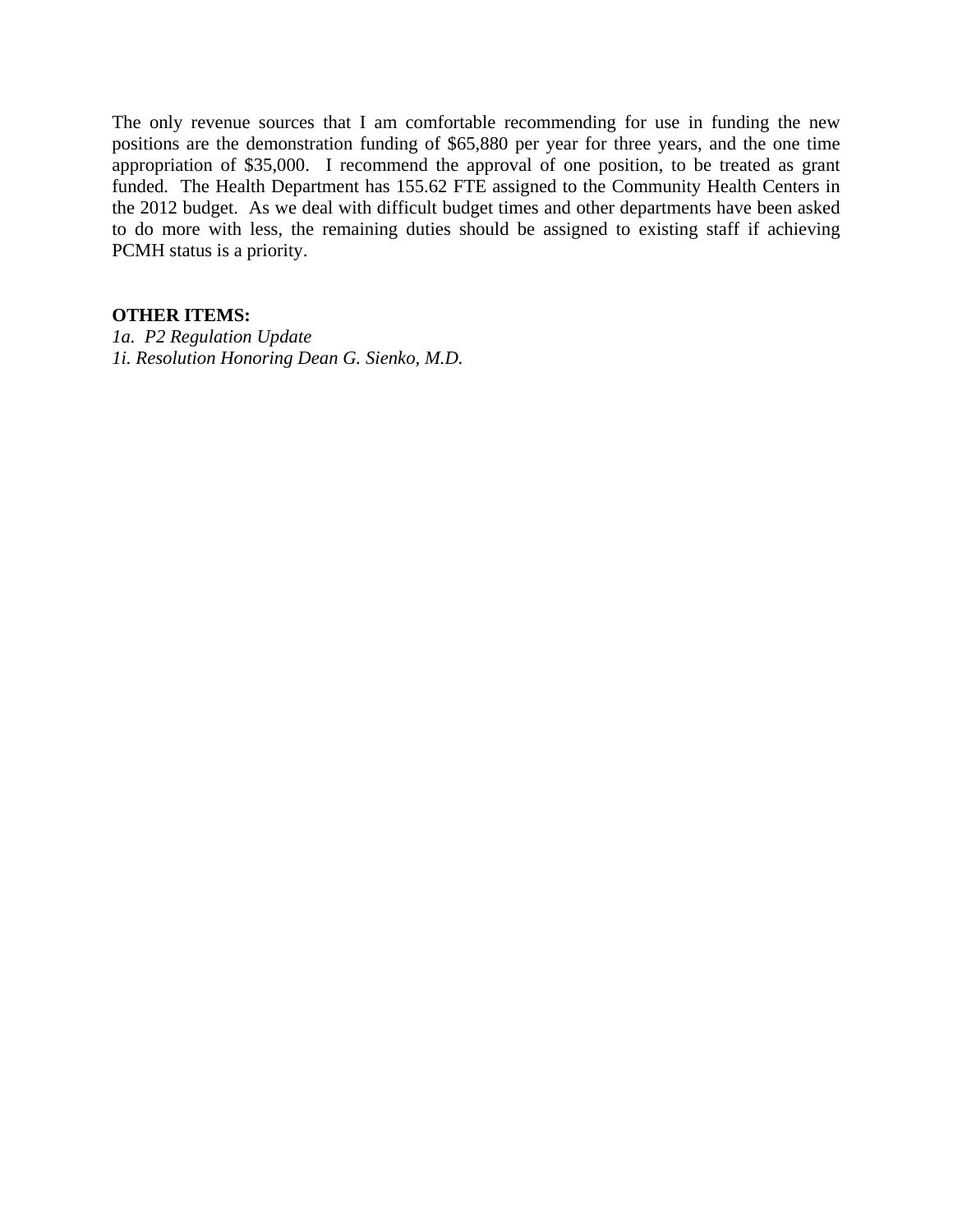#### **Agenda Item 1b**

# MEMORANDUM

<span id="page-10-0"></span>

| To:      | Human Services Committee<br><b>Finance Committee</b>                                                                            |
|----------|---------------------------------------------------------------------------------------------------------------------------------|
| From:    | Dean Sienko, M.D. Health Officer                                                                                                |
| Date:    | September 27, 2011                                                                                                              |
| Subject: | Recommendation to authorize an agreement with the Tri-County Planning<br>Commission for work on the Complete Streets Initiative |

This is a recommendation to authorize an agreement with the Tri-County Planning Commission for work on the Complete Streets Initiative. Complete Streets is funded through the Comprehensive Planning and Budgeting Agreement with the State of Michigan. The Board of Commissioners authorized the 2011-2012 Agreement in Resolution #11-283.

Ingham County will receive a total of \$20,250 toward Complete Streets. The Complete Streets project is aimed at making roadways safer for pedestrians and cyclists. Under the current project the County would subcontract with the Tri-County Planning Commission (TCRPC) and with Delhi and Meridian townships and the City of Leslie in order to get Complete Streets ordinances in place in those communities. TCRPC will provide technical assistance to the municipalities in development of their Complete Streets ordinances. The municipalities use the funds to develop their plans. This includes holding community forums, printing costs and staff time, among other things. The ultimate goal is to develop and adopt a Complete Streets ordinance for each of the municipalities. This is a model that has already worked well in our work with Lansing and Lansing Township, among other places.

I recommend that the Board of Commissioners adopt the attached resolution.

c: John Jacobs w/attachment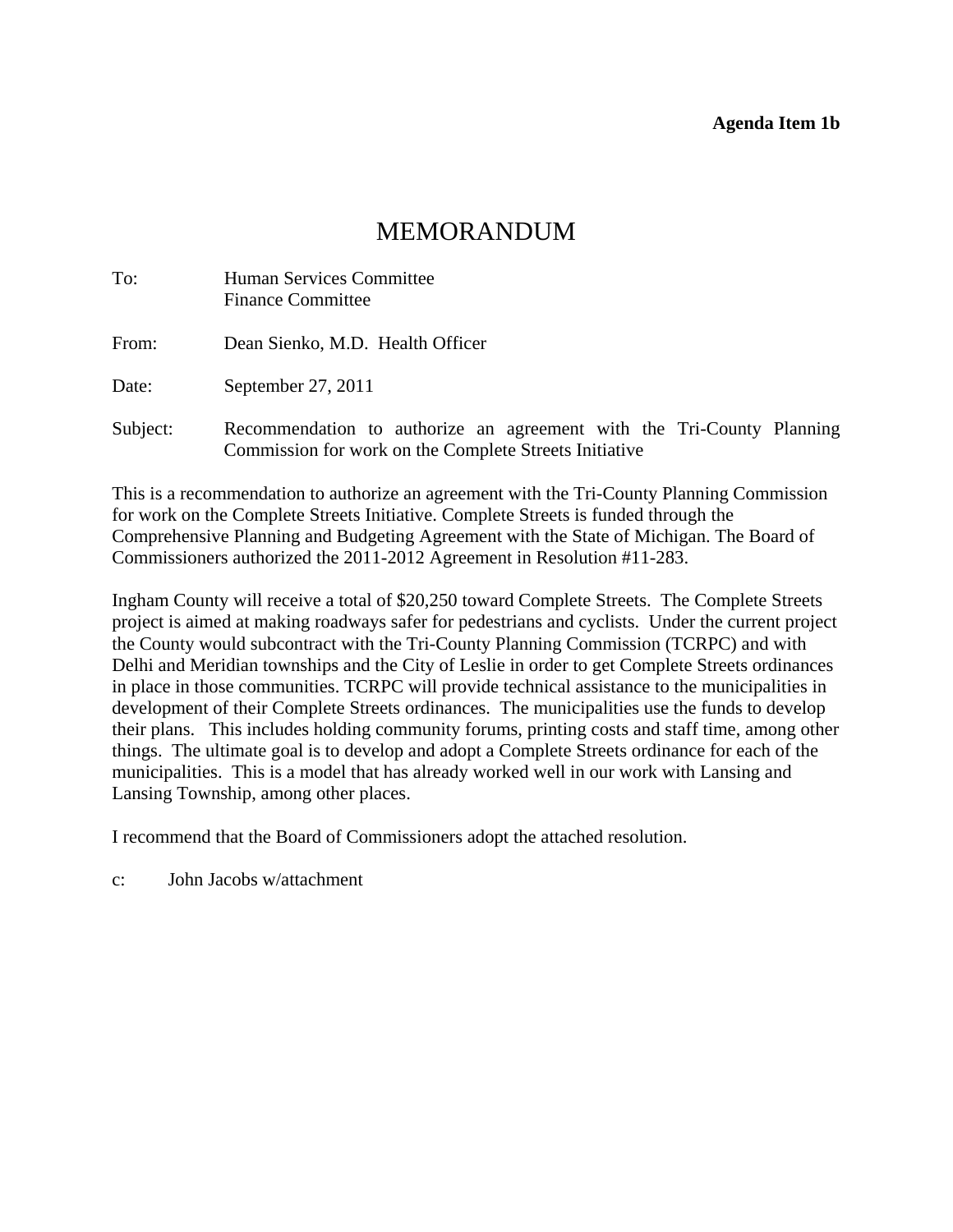Introduced by the Human Services and Finance Committees of the:

# INGHAM COUNTY BOARD OF COMMISSIONERS

# **RESOLUTION TO AUTHORIZE AN AGREEMENT WITH THE TRI COUNTY REGIONAL PLANNING COMMISSION TO WORK ON THE COMPLETE STREETS INITIATIVE**

WHEREAS, the MDCH and Ingham County have entered into a 2011-2012 Agreement for the delivery of public health services under the Comprehensive Planning, Budgeting and Contracting (CPBC) process as authorized by Resolution #11-283 and

WHEREAS, the CPBC Agreement for 2011-2012 will contain \$20,250 for a Complete Streets Initiative to make roadways safer for pedestrians and cyclists; and

WHEREAS, the current effort will extend Complete Streets ordinances to Delhi and Meridian townships and the City of Leslie; and

WHEREAS, the Tri-County Regional Planning Commission has provided technical expertise on the development of such ordinances throughout the Complete Streets process; and

WHEREAS, the Health Department wishes to engage these local governments and the Tri-County Regional Planning Commission to work on the current project.

THEREFORE BE IT RESOLVED, that subcontracts of \$4,500 are authorized with Delhi and Meridian townships and the City of Leslie.

BE IT FURTHER RESOLVED, that an agreement for \$6,750 is authorized with Tri-County Regional Planning Commission for planning services.

BE IT FURTHER RESOLVED, that the term of these four subcontracts shall be for the period October 1, 2011 through January 30, 2012.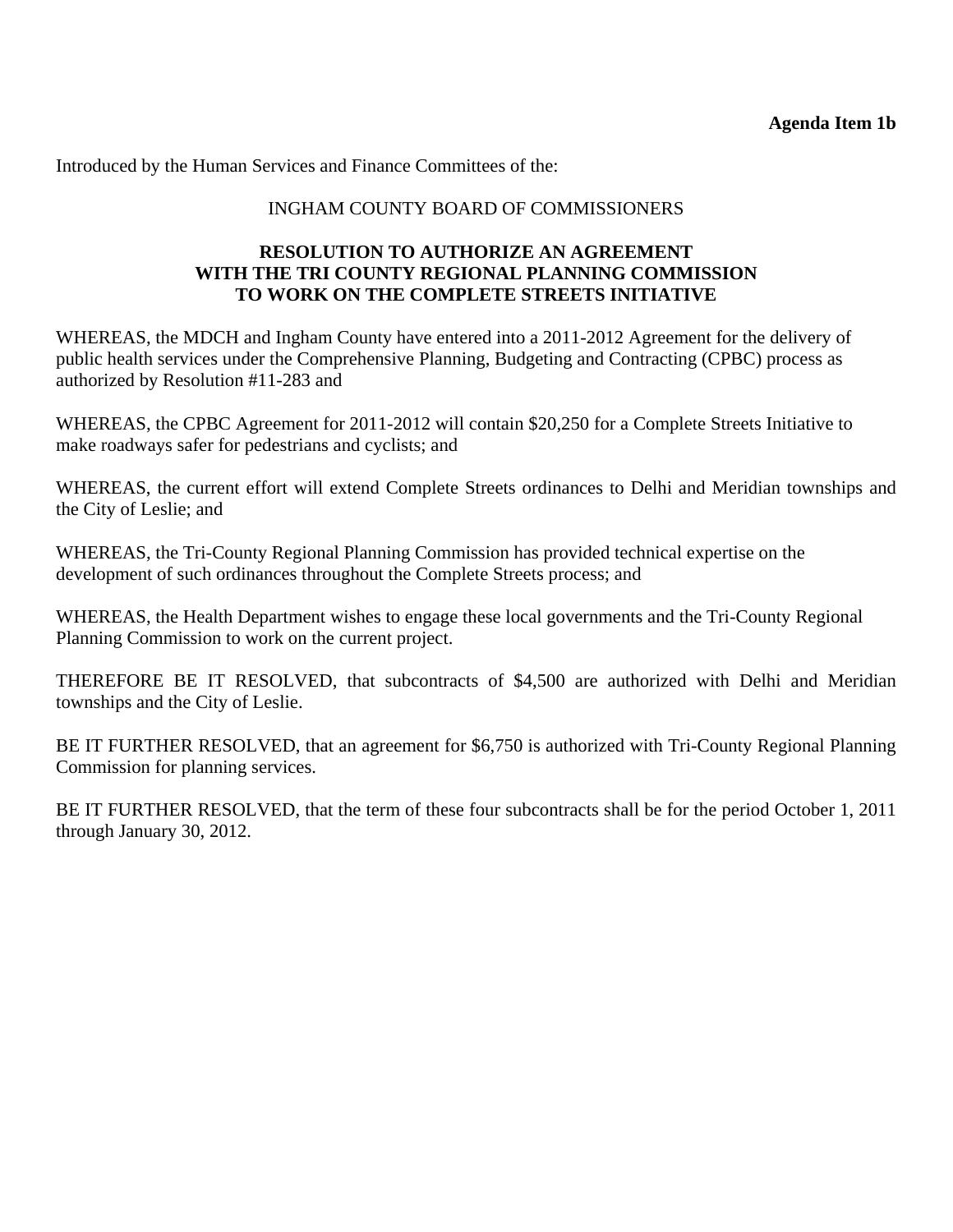# MEMORANDUM

<span id="page-12-0"></span>

| TO:      | <b>Human Services Committee</b><br><b>Finance Committee</b> |
|----------|-------------------------------------------------------------|
| FROM:    | Dean G. Sienko, M.D., M.S., Health Officer/Medical Director |
| DATE:    | October 3, 2011                                             |
| SUBJECT: | Recommendation to Authorize 2012 Contracts with Dentists    |

This is a recommendation to authorize dental service contracts with dentists for 2012. There is \$159,120 in the Fiscal Year 2012 budget for contractual dentists for oral health services at Healthy Smiles Dental Center. This is the same budgeted amount as 2011.

For the Ingham County Health Department's Community Health Center Network (ICHD CHCN) to maintain high quality dental care for its pediatric and adult dental populations and to maintain revenue projections resulting from dental services it is critical to recruit and retain contractual dentists. In order to competitively secure contractual dentists it is important that the ICHD CHCN pay a competitive rate. It continues to be a major challenge to recruit and retain qualified dentists. ICHD's 2011 hourly rate of \$53.07 for contractual dentists was far below what other Federally Qualified Health Centers (FQHCs) in the state were paying contractual dentists. In fact, Michigan Primary Care Association's Bi-Annual Health Center Salary Survey indicates the mid-range salary of a dentist is \$86,285-\$117,500. The Ingham County Health Department's 2011 Managerial Salary for a dentist was \$78,756-\$94,530, or \$54.90 and \$65.90 per hour.

Therefore, I recommend a 3% increase in the hourly rate from \$53.07 to \$54.66 for the period January 1, through December 31, 2012, for the contractual dentists. Even with a 3% rate increase, the contracts will not exceed the budgeted amount of \$159,120 for calendar year 2012.

The attached resolution will authorize contracts with licensed dentists at the rate of \$54.66 per hour. The Department will manage contractual hours to stay within the total budgeted amount for contractual dentists. The County Attorney will prepare contracts that require the dentist to maintain professional liability insurance consistent with County policies. I recommend that the Board authorize the contracts.

Attachment

c: Debra Brinson, w/attachment John Jacobs, w/attachment Barbara Mastin, w/attachment Jayson Welter, w/attachment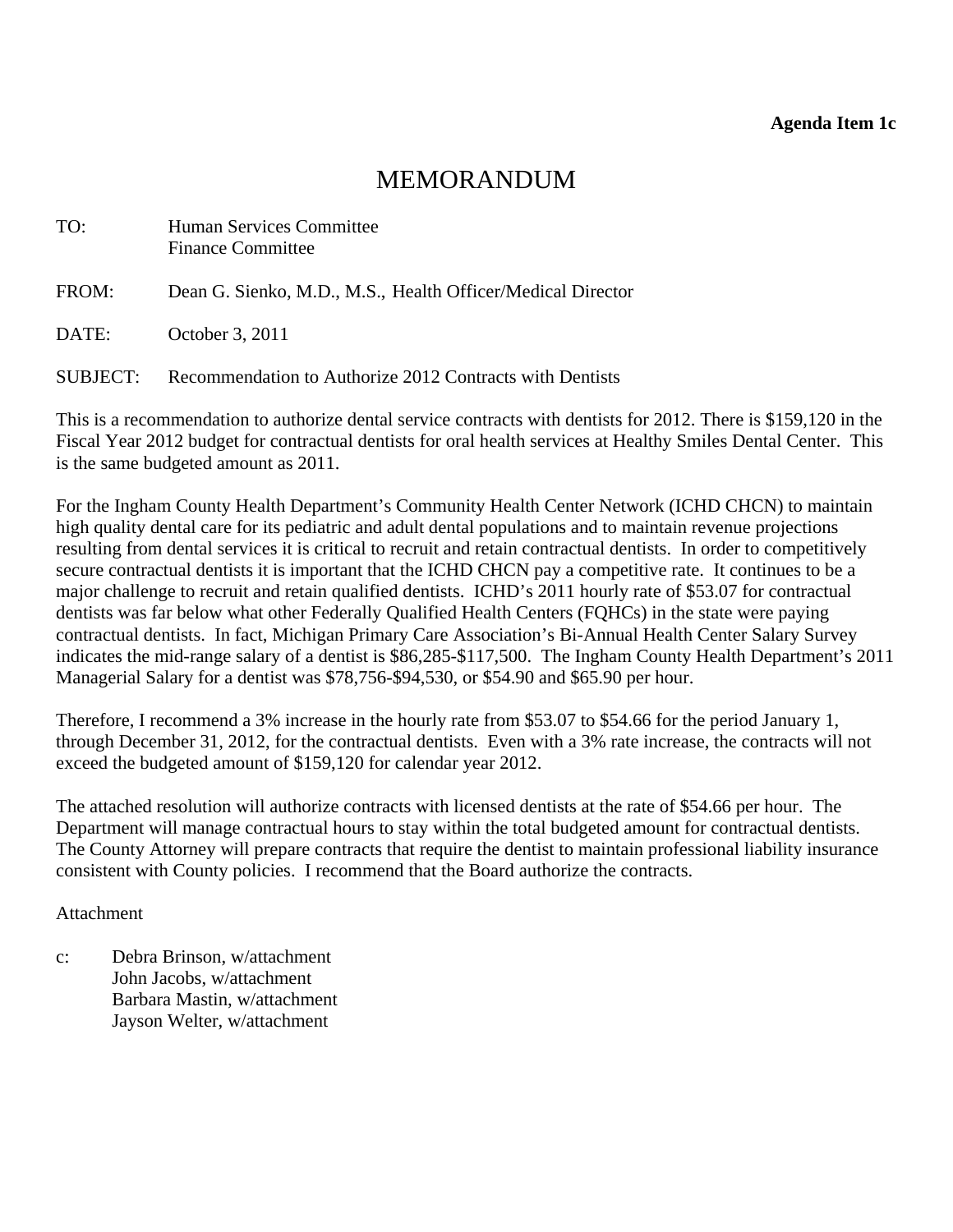Introduced by the Human Services and Finance Committees of the:

## INGHAM COUNTY BOARD OF COMMISSIONERS

## **RESOLUTION TO AUTHORIZE SERVICE CONTRACTS WITH LICENSED DENTISTS FOR 2012**

WHEREAS, Ingham County's Community Health Center Network (CHCN) operates two dental health centers and uses a mix of employed and contracted dentists to provide services; and

WHEREAS, the Health Department's 2012 Budget includes \$159,120 to pay for contractual dentists; and

WHEREAS, the Health Officer has recommended that the Board of Commissioners authorize contracts with dentists at the rate of \$54.66 per hour.

THEREFORE BE IT RESOLVED, that the Ingham County Board of Commissioners authorizes dental services contracts with licensed dentists for the period January 1, 2012 through December 31, 2012.

BE IT FURTHER RESOLVED, that the dentists shall be paid at the rate of \$54.66 per hour, with total expenditures not to exceed \$159,120 during the agreement period.

BE IT FURTHER RESOLVED, that the County Attorney is authorized to prepare service contracts for licensed dentists recommended by the Health Department and that the County Board Chairperson is authorized to sign such contracts.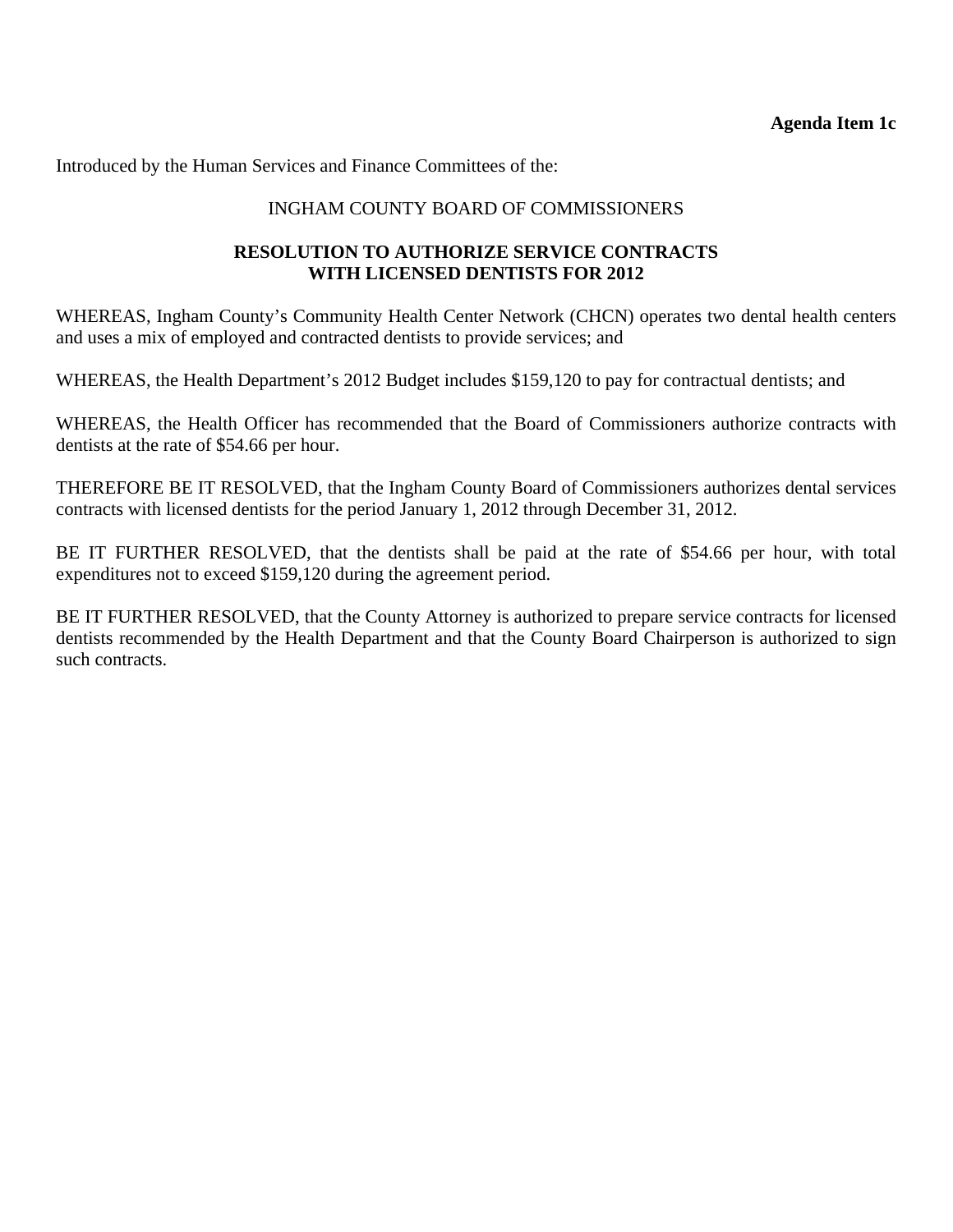#### **Agenda Item 1d**

# MEMORANDUM

<span id="page-14-0"></span>

| TO:   | <b>Human Services Committee</b><br><b>Finance Committee</b> |
|-------|-------------------------------------------------------------|
| FROM: | Dean G. Sienko, M.D., M.S., Health Officer                  |
| DATE: | October 6, 2011                                             |
| RE:   | Dental Services at the Ingham County Jail                   |

Ingham County provides on-site dental services to inmates of the jail by using contractual dentists. This is an essential health care service, which we are obligated to provide. I recommend that the Board authorize professional services agreements with dentists to serve jail inmates for the period of January 1 through December 31, 2012.

The Department's 2012 budget includes \$24,487 to purchase the services of dentists to serve jail inmates. The proposed rate of compensation is \$70 per hour, which is a continuation of 2009, 2010 and 2011 rates. This hourly pay rate has remained the same as this dentist operates without a dental assistant.

#### Attachment

c: Debra Brinson, w/attachment John Jacobs, w/attachment Barbara Mastin, w/attachment Jayson Welter, w/attachment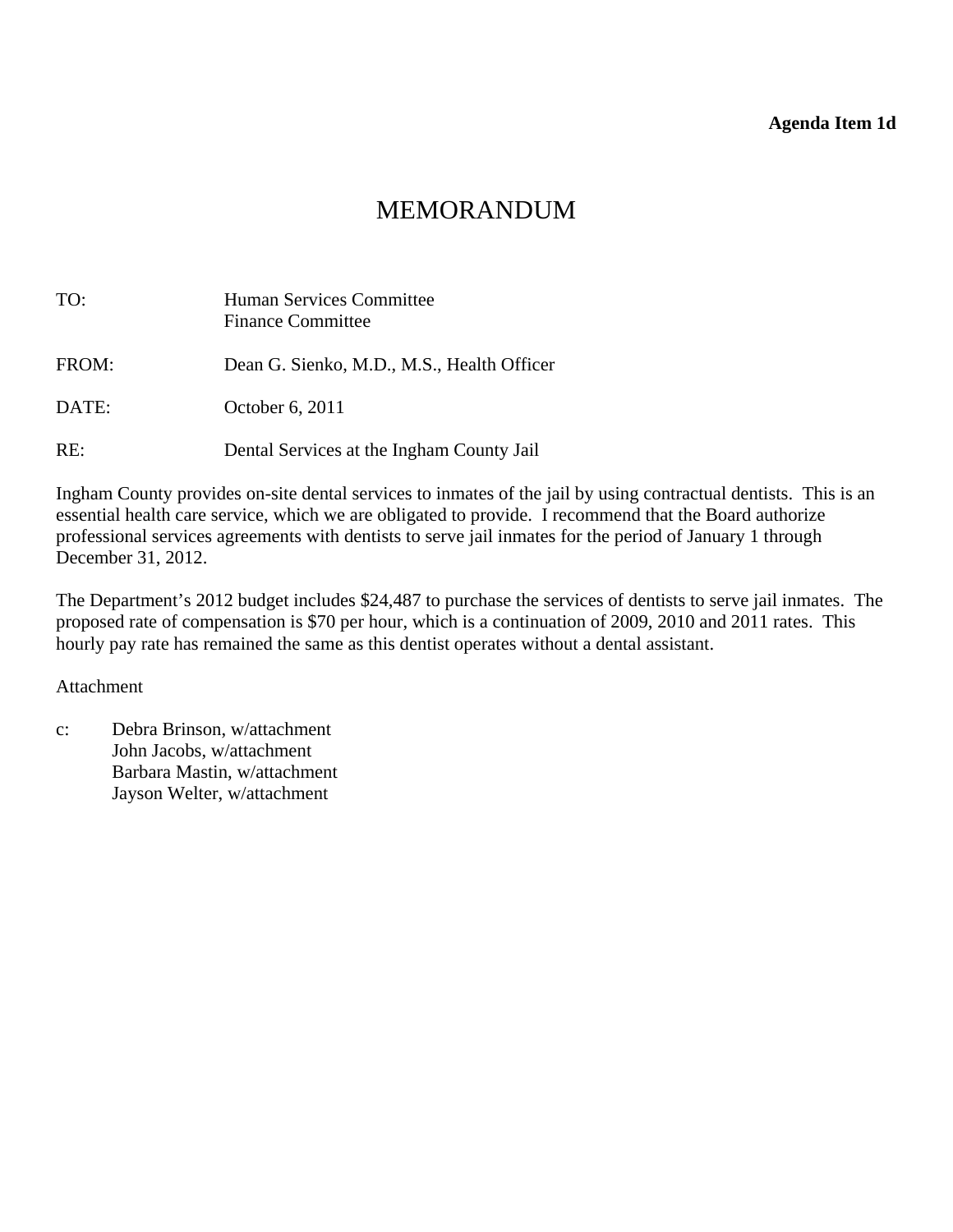Introduced by the Human Services and Finance Committees of the:

## INGHAM COUNTY BOARD OF COMMISSIONERS

#### **RESOLUTION TO AUTHORIZE A PROFESSIONAL SERVICES AGREEMENT WITH DENTISTS FOR SERVICES AT THE JAIL**

WHEREAS, Ingham County provides dental services to individuals incarcerated within the Ingham County Jail; and

WHEREAS, the Health Department coordinates medical and dental services provided to Jail inmates; and

WHEREAS, the Health Department utilizes professional services agreements to obtain the professional services of dentists to serve Jail inmates; and

WHEREAS, the Health Department's 2012 Budget includes \$24,487 for the purpose of contracting with dentists; and

WHEREAS, the pay rate for contracting with dentists has remained the same since 2009; and

WHEREAS, the Health Officer has recommended that 2012 professional services contracts be authorized with dentists to serve Jail inmates.

THEREFORE BE IT RESOLVED, the Ingham County Board of Commissioners authorizes professional services agreements with dentists to serve individuals incarcerated at the Ingham County Jail.

BE IT FURTHER RESOLVED, that the agreements shall compensate dentists at the rate of \$70 per hour for services provided in 2012.

BE IT FURTHER RESOLVED, that the period of the professional services agreements shall be January 1, 2012 through December 31, 2012.

BE IT FURTHER RESOLVED, that the Chairperson of the Ingham County Board of Commissioners is authorized to sign professional services agreements authorized by this resolution after review by the County Attorney.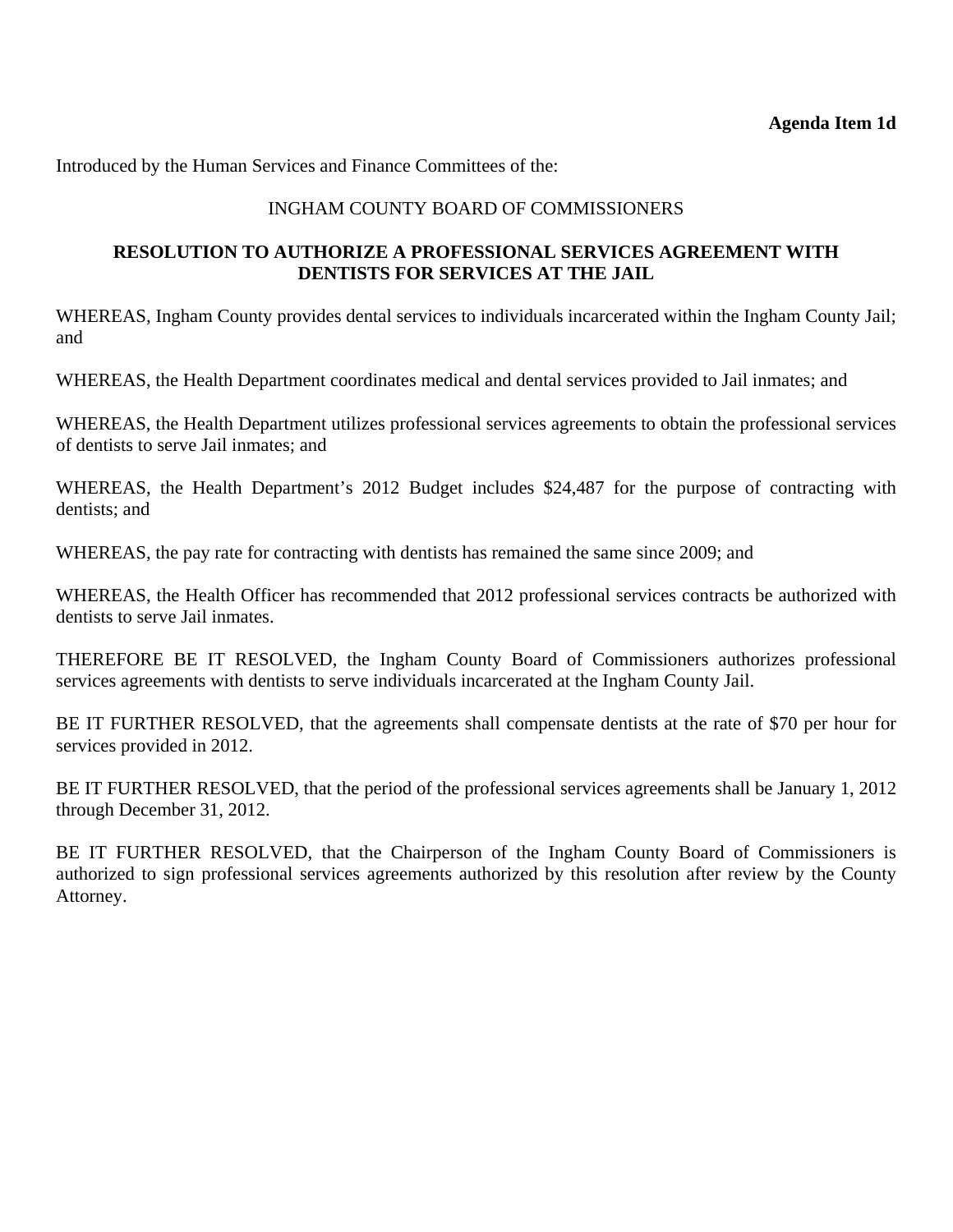**Agenda Item 1e** 

# **MEMORANDUM**

- <span id="page-16-0"></span>**TO:** Human Service Committee Finance Committee
- **FROM:** Dean Sienko, M.D., Health Officer

**DATE:** October 6, 2011

RE: Recommendation to Amend the Fee for Renewing the Licenses of Special Transitory Food Units

The Board of Commissioners established a fee schedule for County services in Resolution #11-165. Included in the schedule was the fee for renewal of the licenses of special transitory food units (STFU).

The State of Michigan has recently updated fees required under the food service sanitation program and in so doing set the STFU renewal fee at \$106. We are obligated to use the fees prescribed under this program.

The attached resolution amends resolution #11-165 and sets the STFU renewal fee at \$106. I request that the Board adopt the attached resolution.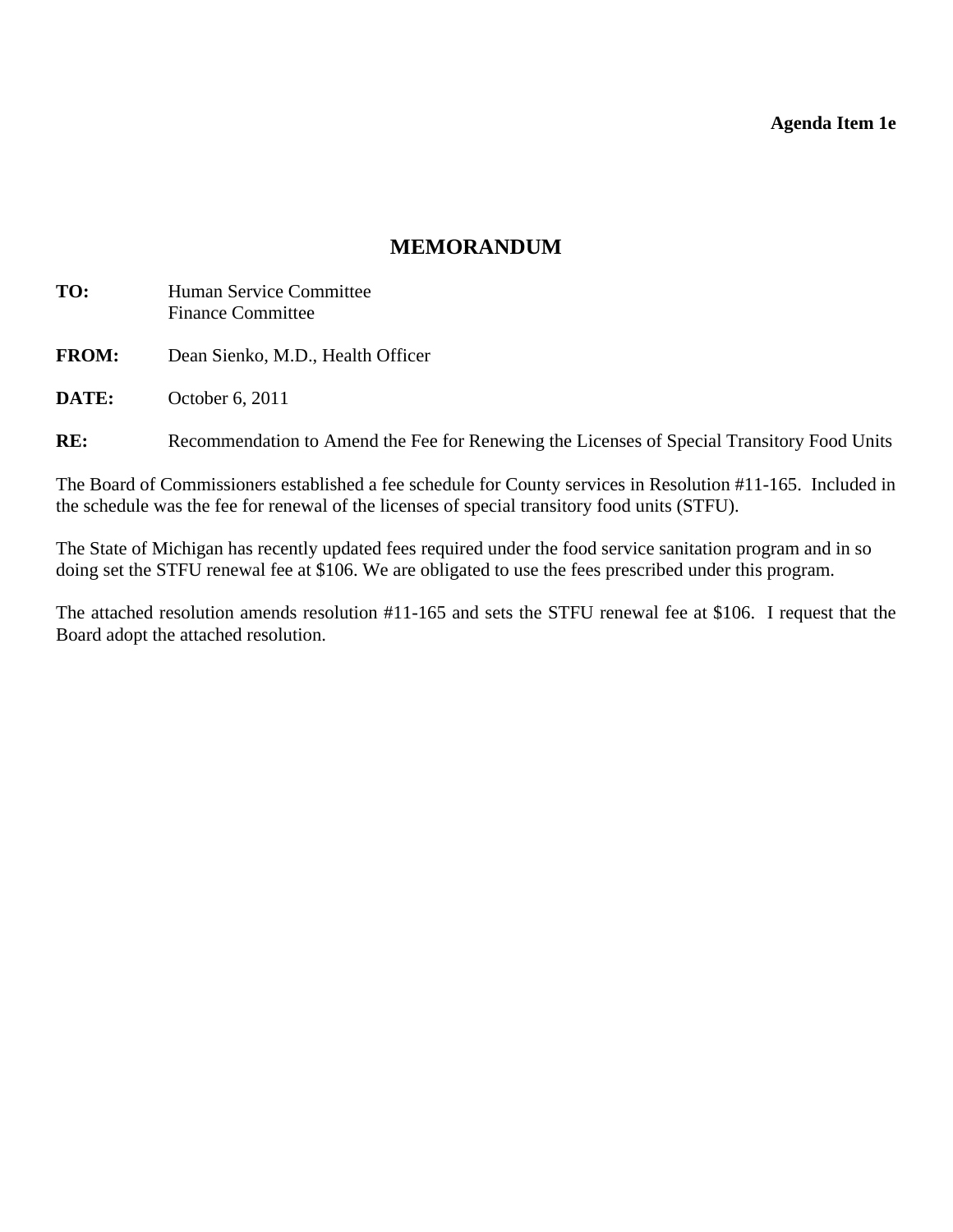Introduced by the Human Services and Finance Committees of the:

## INGHAM COUNTY BOARD OF COMMISSIONERS

## **RESOLUTION TO AMEND THE FEE FOR SPECIAL TRANSITORY FOOD UNIT LICENSE RENEWALS**

WHEREAS, the Board of Commissioners establishes fees for services provided by the Health Department under the authority of the Public Health Code; and

WHEREAS, the Board of Commissioners established the schedule of fees for County services, including those provided by the Health Department, in Resolution #11-165; and

WHEREAS, the schedule established a fee for renewing the license of a special transitory food unit (STFU) of \$101 effective October 1, 2011; and

WHEREAS, the State of Michigan has mandated that the fee for STFU license renewals shall be \$106; and

WHEREAS, the Health Officer has recommended that the fee charged by Ingham County should be equal to the State mandated fee.

THEREFORE BE IT RESOLVED, that the Ingham County Board of Commissioners hereby amends Resolution #11-165 by establishing the STFU license renewal fee at \$106.

BE IT FURTHER RESOLVED, that all other fees as set in Resolution #11-165 will remain unchanged.

BE IT FURTHER RESOLVED, that this fee shall be effective for all STFU license renewals made after October 1, 2011.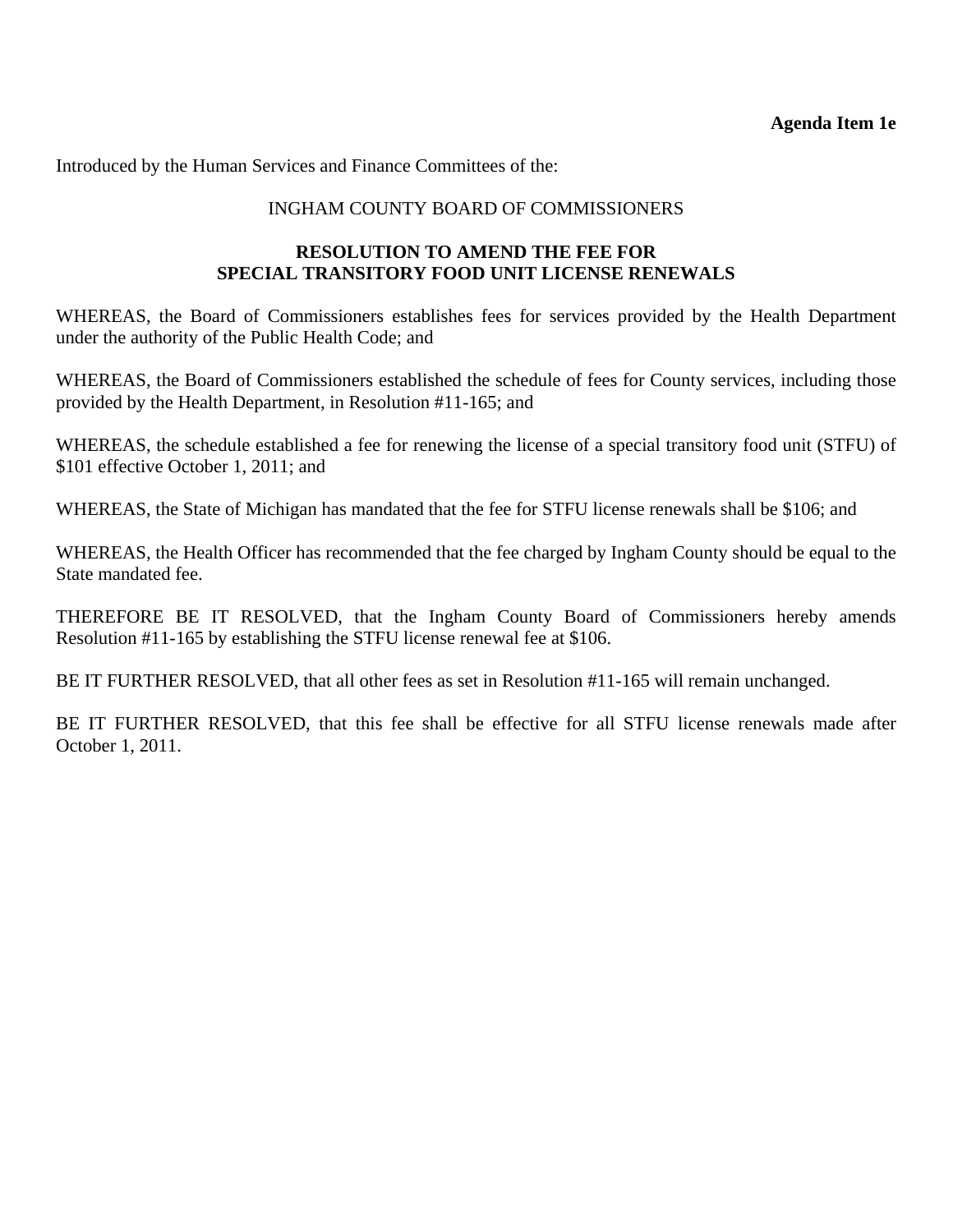#### **Agenda Item 1f**

# **MEMORANDUM**

<span id="page-18-0"></span>

| TO:   | <b>Human Services Committee</b><br><b>Finance Committee</b> |
|-------|-------------------------------------------------------------|
| FROM: | Dean G. Sienko, M.D., Health Officer/Chief Medical Examiner |
| DATE: | October 7, 2011                                             |
| RE:   | Amendments to the Medical Examiner Services Agreement       |

In Resolution #10-406, the Board of Commissioners authorized a Medical Examiner Services Agreement with the Sparrow Hospital with the term the agreement of March 1, 2011 through February 29, 2015. Among other specifications, the agreement appointed a number of Sparrow Forensics physicians to serve as Deputy Medical Examiners, established a contract price of \$320,000 for the services, and based the contract price on a projected 160 autopsies per year. The contract provided that if the number of autopsies exceeded 176 (110% of the projection), the County was to reimburse Sparrow \$1,700 for each additional autopsy above 176.

The experience over the past seven months has demonstrated that Sparrow is likely to exceed 176 autopsies annually; therefore I engaged Sparrow officials to find another way to construct this agreement.

Sparrow officials informed me that the Ingham agreement was the only one written, among many with other Michigan counties, that was price-adjusted based on the number of autopsies performed. They recommended that we remove the price adjustment for autopsies and instead price-adjust based on the number of investigations conducted. Sparrow officials estimate that they are likely to investigate nearly 700 cases this year for Ingham County.

The amendments to the existing Medical Examiner Services Agreement will: appoint Dr. Joyce DeJong, D.O. as Chief Medical Examiner for Ingham County, remove any price adjustments based on the number of autopsies performed and instead price adjust the contract based on the number of investigations conducted, require Sparrow's participation in both Elder Death and Child Death review teams, and increase the compensation to Sparrow from \$320,000 to \$355,000 annually.

These amendments will appoint a highly qualified physician to serve as Ingham County's Chief Medical Examiner upon my retirement, stabilize further the county's financial obligation to support medical examiner services, and assure the continuation of support for important services such as Child and Elder Death Review Teams. The increased cost for these services is still below the county's expenditures under the previous system.

I recommend the Board adopt the resolution.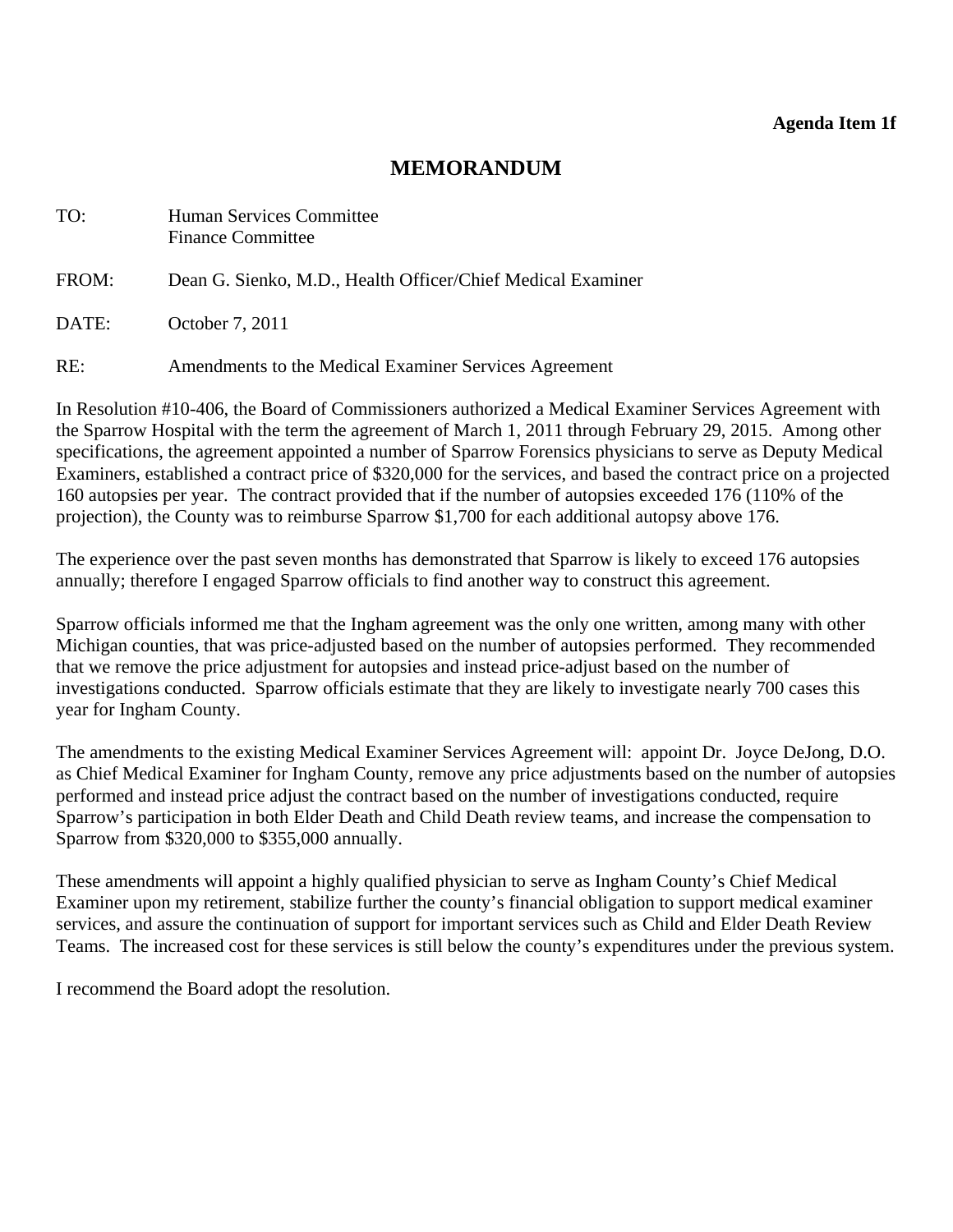Introduced by the Human Services and Finance Committees of the:

# INGHAM COUNTY BOARD OF COMMISSIONERS

## **RESOLUTION TO APPOINT DR. JOYCE DEJONG TO THE POSITION OF CHIEF MEDICAL EXAMINER AND TO AMEND THE EXISTING AGREEMENT WITH SPARROW HOSPITAL FOR MEDICAL EXAMINER SERVICES**

WHEREAS, P.A. 1953, No. 181, requires that Michigan counties appoint a Medical Examiner who ". . . shall make investigations as to the cause and manner of death in cases of all persons who die suddenly, unexpectedly, violently, as a result of any suspicious circumstances, while imprisoned in a county or city jail, or persons without medical attendance 48 hours prior to the time of death; or as the result of an abortion . . ."; and

WHEREAS, the current medical examiner, Dean Sienko, M.D., is retiring effective October 31, 2011; and

WHEREAS, a system for determining the cause and manner of death also requires professional forensic pathology services including staff to receive and follow up on death reports, physicians to provide medical oversight of the process, and pathologists to conduct autopsies, when necessary; and

WHEREAS, In Resolution #10-406, Ingham County entered into an agreement with Sparrow Hospital for Medical Examiner Services; and

WHEREAS, Dr. Joyce DeJong, Medical Director of Sparrow Forensic Pathology Services serves competently as Medical Examiner of Allegan and Kalamazoo Counties; and

WHEREAS, Ingham County desires to amend certain terms and conditions of its current Medical Examiner Services Agreement with Sparrow Hospital.

THEREFORE BE IT RESOLVED, that the Ingham County Board of Commissioners appoints Dr. Joyce DeJong to the position of Chief Medical Examiner.

BE IT FURTHER RESOLVED, that the term of her appointment shall be for the period November 1, 2011 through February 28, 2015.

BE IT FURTHER RESOLVED, that the Ingham County Board of Commissioners authorizes an Amendment to the Medical Examiner Services Agreement with Sparrow Hospital for forensic pathology services.

BE IT FURTHER RESOLVED, that the term of the Agreement shall remain March 1, 2011 through February 28, 2015.

BE IT FURTHER RESOLVED, that Ingham County will reimburse Sparrow Hospital up to \$355,000 per year for this service based upon 715 deaths investigated per year, with the increased cost associated with this amendment to come from the Health Department's existing 2012 general fund budget.

BE IT FURTHER RESOLVED, if Sparrow Hospital investigates more than 787 deaths for any calendar year, the annual amount paid to Sparrow for the following year will be adjusted to 110% of the pre-established rate.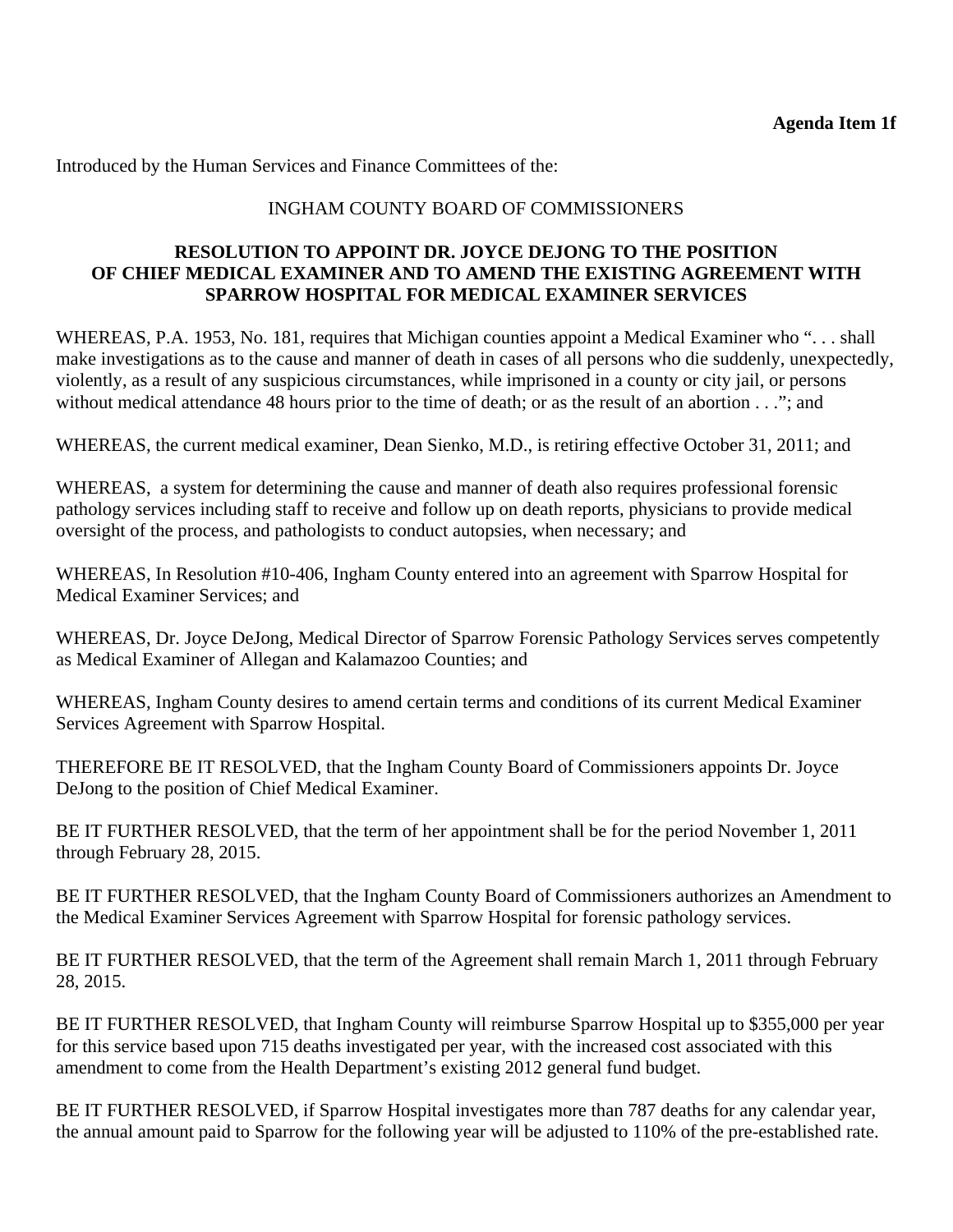BE IT FURTHER RESOLVED, that if Sparrow Hospital investigates less than 644 deaths, the annual amount paid to Sparrow for the following year will be adjusted to 90% of the pre-established rate.

BE IT FURTHER RESOLVED, that the Board Chairperson is authorized to sign the Amended Agreement after review by the County Attorney.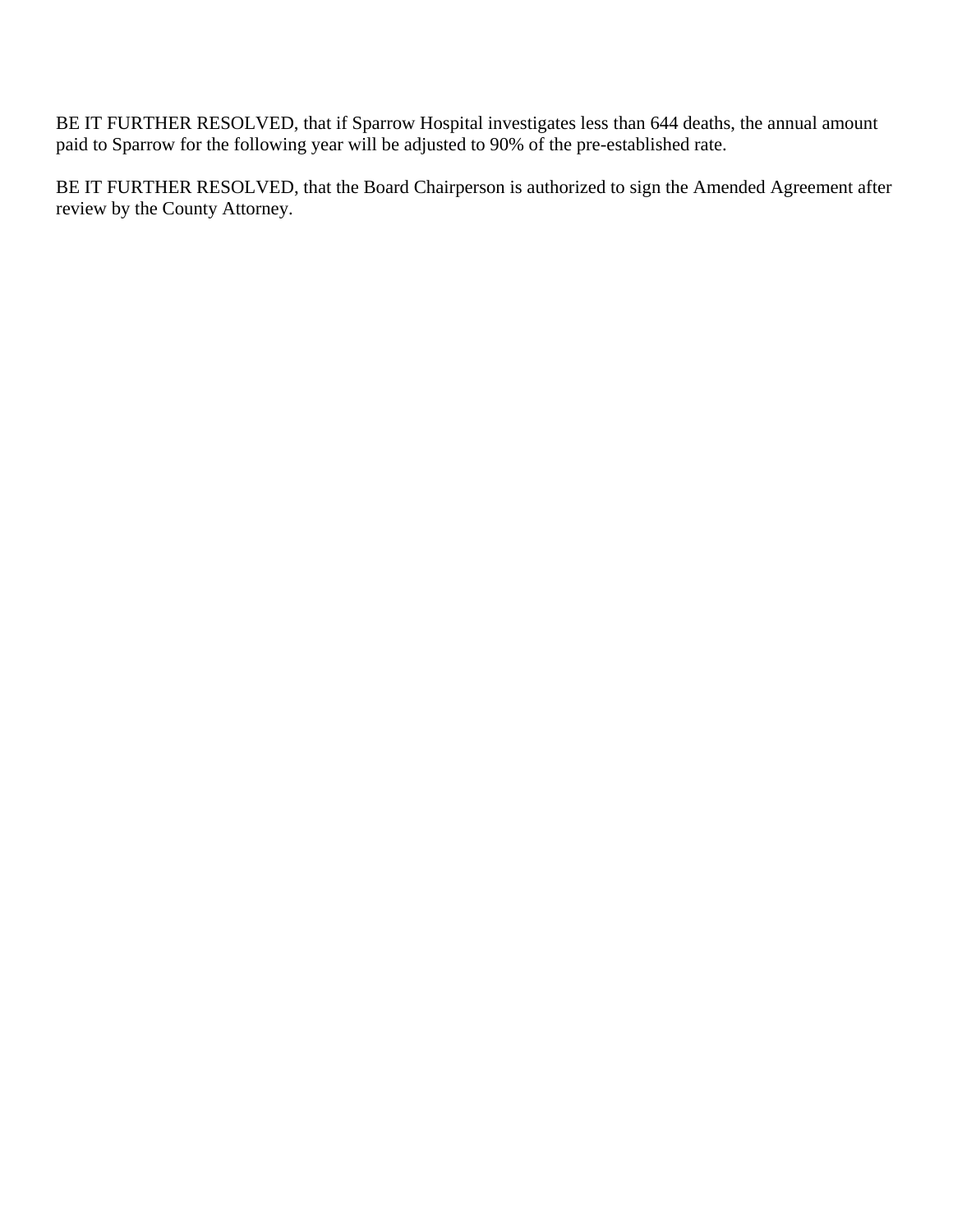**Agenda Item 1g** 

#### **MEMORANDUM**

<span id="page-21-0"></span>

| To:      | Human Services Committee<br><b>Finance Committee</b><br><b>County Services Committee</b> |
|----------|------------------------------------------------------------------------------------------|
| From:    | Dean Sienko, M.D., M.S., Health Officer                                                  |
| Date:    | October 5, 2011                                                                          |
| Subject: | Resolution to Implement the Patient Centered Medical Home Model of Care                  |

As the healthcare system transitions to outcome based payments, payors have already begun to create outcome based fee structures, which providers are highly incentivized to adopt. This is a strategic opportunity for the Ingham County Health Department Community Health Center Network (ICHD CHCN). The highest incentive payments will result from achieving Patient Centered Medical Home (PCMH) status. It is the intent of the ICHD CHCN to maximize our eligibility for incentive payments, increase revenues and ultimately become self sustaining.

While we are in the midst of this payor transition of reimbursement, the ICHD CHCN is required to implement electronic health records (EHR) by March 31, 2012. As we have implemented our EHR system, we have become eligible for Meaningful Use inventive payments. The quality reporting structure and outcome measures are required by Meaningful Use are very similar to the quality reporting structure and outcome measures of the PCMH program as well as our required Uniform Data System (UDS) reporting to the Health Resources and Services Administration (HRSA). Additionally, the quality structure required by all of these programs is also required to allow the ICHD CHCN to qualify for Federal Tort Claims Act (FTCA) protection. However, FTCA protection will also require ICHD CHCN to implement a rigorous credentialing and privileging policy.

All of these programs interact in symbiotic relationships but have their own nuances that require a substantial amount of staff resources to support the revenue that they create.

#### **Patient Centered Medical Home and Payor Incentives**

The Patient Centered Medical Home (PCMH) certification provides for a standardized reimbursement structure, which takes into account administrative and operational structures in conjunction with outcomes. PCMH recognition has multiple levels. As a health center achieves higher levels of certification, reimbursement also increases. Qualification as a PCMH is extensive with different levels of certification in which it can take years to achieve the highest level of certification. (See Attachment 1) As a Federally Qualified Health Center (FQHC), the ICHD CHCN is strongly encouraged by the Health Resources and Services Administration (HRSA) to achieve PCMH recognition. If PCMH recognition is not achieved, the ICHD CHCN may lose its ability to receive enhanced reimbursement in the future. The Centers for Medicare and Medicaid Services (CMS), in collaboration with the Health Resources and Services Administration (HRSA) is conducting a three year Demonstration to evaluate the effect of the advanced primary care practice model, commonly referred to as PCMH, in improving care, promoting health, and reducing the cost of care provided to Medicare beneficiaries served by federally qualified health centers (FQHCs). The ICHD CHCN submitted three applications for its eligible health centers (Sparrow, St. Lawrence and Cedar Community Health Center) to participate. The Demonstration will provide an estimated \$65,880 for three years to help the ICHD CHCN achieve PCMH recognition. As an FQHC, the ICHD CHCN will also receive \$35,000 in supplemental funding for PCMH recognition through HRSA.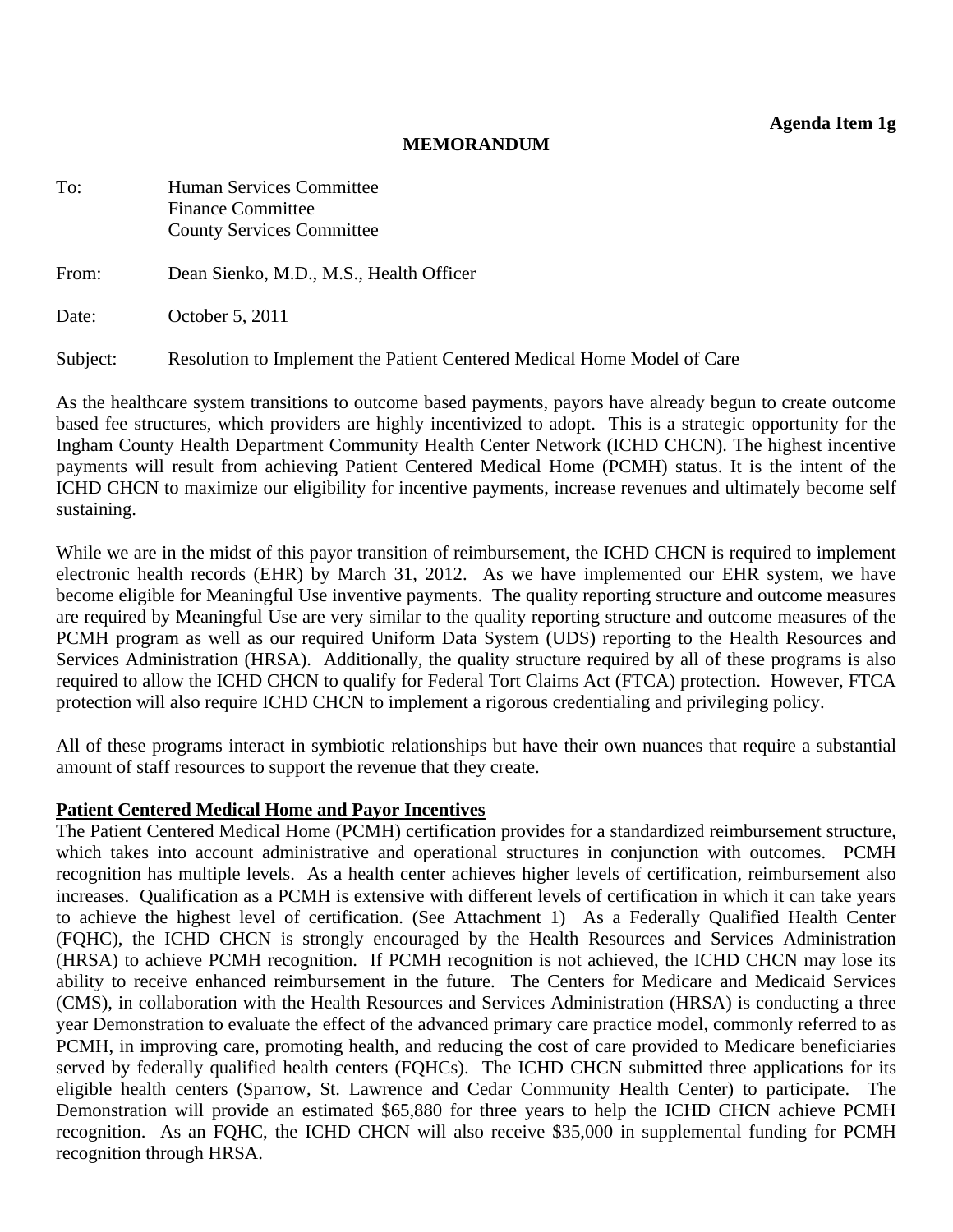While we are working towards PCMH recognition, payors have begun to reward providers who are ready to meet some outcome measures but are not yet PCMH certified. Physicians Health Plan's (PHP) Triple Aim Incentive Program will generate an estimated \$100,000 this year. PHP and other payors are now paying performance based incentives to providers for meeting payor specific benchmarks. ICHD CHCN has met with PHP as the first payor to provide significant incentives. ICHD CHCN has strategized how to maximize these incentives going forward and hopes to work with Health Plan of Michigan, Health Advantage, McLaren, Omnicare, Molina, Blu-Caid and Blue Cross Blue Shield to further investigate incentives through these payors. Payor incentives will continue to increase each year for the foreseeable future until all payors use the PCMH standardized outcome payment schedule.

#### **Meaningful Use**

On February 17, 2009 the American Recovery and Reinvestment Act of 2009 (ARRA) was signed into law. The Health Information Technology for Economic and Clinical Health Act, (HITECH), a provision within ARRA, gave CMS the authority to offer financial incentives to eligible physicians for the adoption and "Meaningful Use" of Health and Human Services (HHS)-certified EHR technologies.

The CMS definition of "Meaningful Use" is intended to work within the existing framework of Medicare and Medicaid law while promoting improvement in the quality, efficiency, and safety of healthcare through the use of certified information technologies. CMS's proposed implementation of Meaningful Use introduces increasingly stringent qualification criteria in 3 distinct stages over time. There are two Meaningful Use reimbursement methods, Medicare and Medicaid. ICHD providers qualify for the Medicaid reimbursement which is more advantageous at \$63,750 per provider over six years. ICHD will receive \$21,250 per provider the first year EHR is implemented and \$8500 per provider for an additional five years thereafter. Based on the currently employed eligible providers, this will create \$403,750 the first year and \$161,500 each year for five years thereafter. (See Attachment 2) However, the payments in years two through six are contingent on providers meeting the Meaningful Use measurements and not all providers may meet Meaningful Use measurements each year. Additionally, we have to negotiate the Meaningful Use delegation into the nurse practitioner contracts. Therefore, at this time only \$127,500 is available to allocate in the first year and \$51,000 for years two through six. Significant staff support will be required to ensure that the measures are collected in the EHR and are being recorded and reported correctly. The meaningful use measures are very similar, and in many cases, overlap with PCMH outcome measures. Additionally, PCMH cannot be achieved without an EHR system. As such, coordinated efforts between these two programs are essential for efficiency and to ensure the program requirements of each are met.

#### **Federal Tort Claims Act**

ICHD CHCN pays approximately \$75,000 per year in malpractice insurance. As an FQHC, ICHD CHCN qualifies for the Federal Tort Claims Act (FTCA). FTCA provides immunity to providers after the organization completes the qualification process. The qualification process is multi-faceted and includes quality, operational, credentialing and privileging processes in addition to a site visit by federal auditors. The initial process can take as long as a year to complete. Once FTCA status is achieved, the process of credentialing and privileging is ongoing as well as yearly update applications are required. Again, the FTCA overlaps with the PCMH and Meaningful Use programs in quality and operations processes that must be in place for compliance. However, ICHD CHCN must create and implement a comprehensive credentialing and privileging process, for which, we currently lack the expertise and staff resources.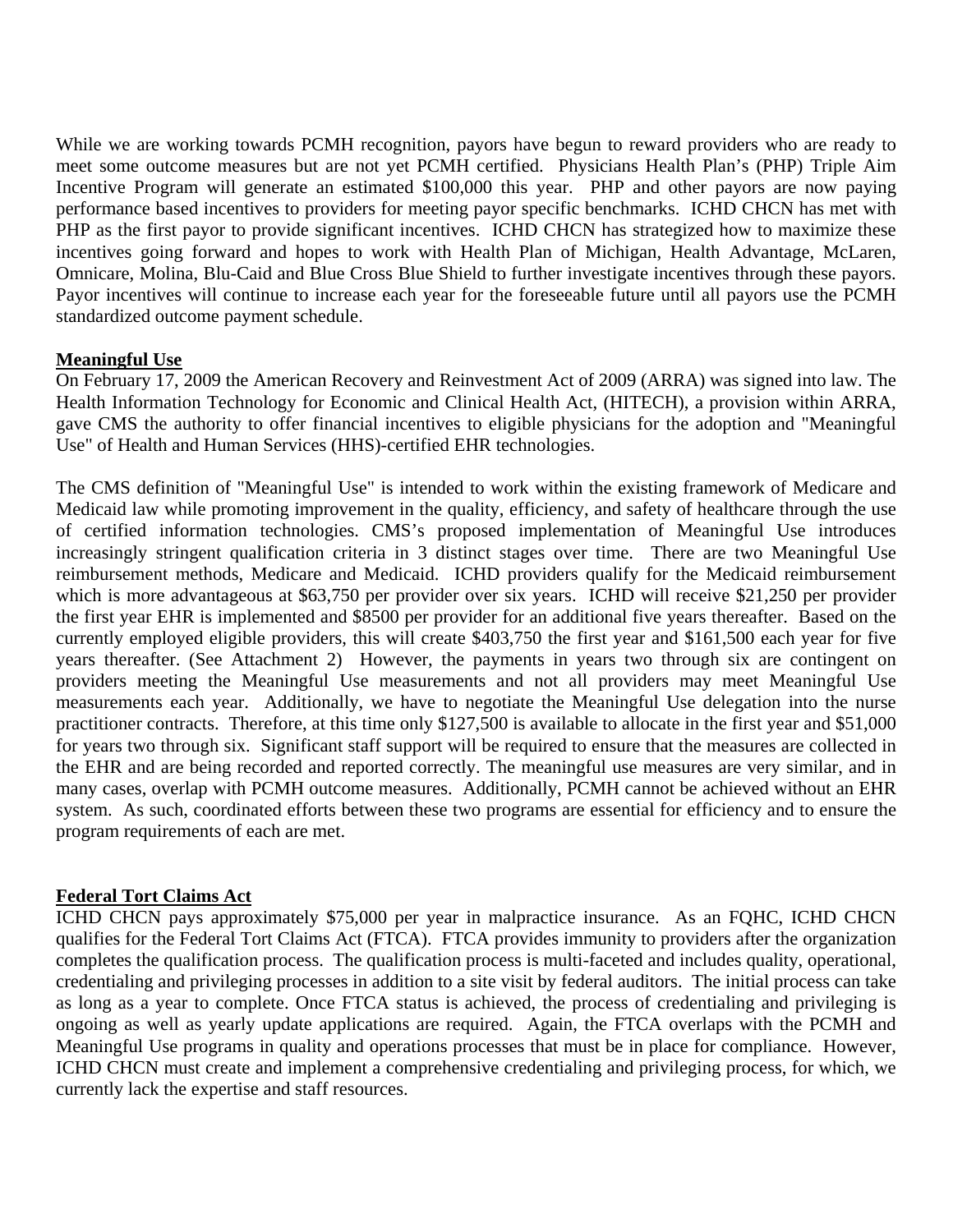The revenue from all of these sources is essential to health center operations. In order to maximize the revenue, the ICHD CHCN must create three new positions to carryout the essential and core functions. These positions are budgeted at Step 5 and include:

- 1. Billing and Customer Services Coordinator (ICEA PRO 8) 1.0 FTE \$94,254.00 new payor requirements dictate that all employed and contractual providers go through a rigorous credentialing process annually. This process requires a substantial amount of work pulling data to maximize enhanced reimbursement. This person will be the credentialing and enrollment coordinator and will ensure the ICHD CHCN receives maximized reimbursement. This position will also be responsible for managing the enrollment of providers into payor systems. As providers are enrolled, the patient panels managed by this staff person will be key to ensuring that payor incentives are received. Additionally, this position will be responsible for coordinating the credentialing and privileging process that is vital for the FTCA protection.
- 2. Health Information Systems Specialist (ICEA PRO 8) -1.0 FTE \$94,254.00 this person will provide one-on-one direct support to primary care providers within each health center on the NextGen Electronic Health Records System. The position will also pull specific reports related to Meaningful Use and PCMH reporting using specific software including SQL, Crystal, NextGen, etc. This position is required to effectively implement and progressively maintain strict Electronic Health Record standards. This person will ensure that the ICHD CHCN achieves PCMH recognition by making sure that payor requirements are met in order to receive maximized incentive payments.
- 3. Quality Assurance Nurse (MNA Grade 3) .50 FTE \$48,293.00 this person will work on the ICHD CHCN's Quality Assurance Plans. This position is integral to achieving PCMH recognition, tracking Meaningful Use outcome measures and implementing quality processes which meet the requirements of the FTCA.

These positions total \$236,801 per year and will be paid with revenue from Meaningful Use, PCMH, payor incentives and savings from malpractice insurance that will no longer be needed. Ongoing, Meaningful Use payments, PCMH and payor incentives will fund the cost for the next five years at which time Meaningful Use payments will end while PCMH and payor incentives will continue to increase. The funding opportunities will generate more than enough to support the requested positions.

The ICHD CHCN Board of Directors, as the Board of Commissioners co-applicant Board, has approved the creation of these three new positions.

I recommend that the Board of Commissioners approve the creation of these three positions.

cc: Debra Brinson, M.P.A., Deputy Health Officer, w/attachment John Jacobs, C.P.A., Chief Financial Officer, w/attachment Barbara Mastin, M.A., Chief Operating Officer, w/attachment Carolyn Redman, Project Specialist, w/ attachment Jayson Welter, J.D., Director of Policy, Programs and Compliance, w/attachment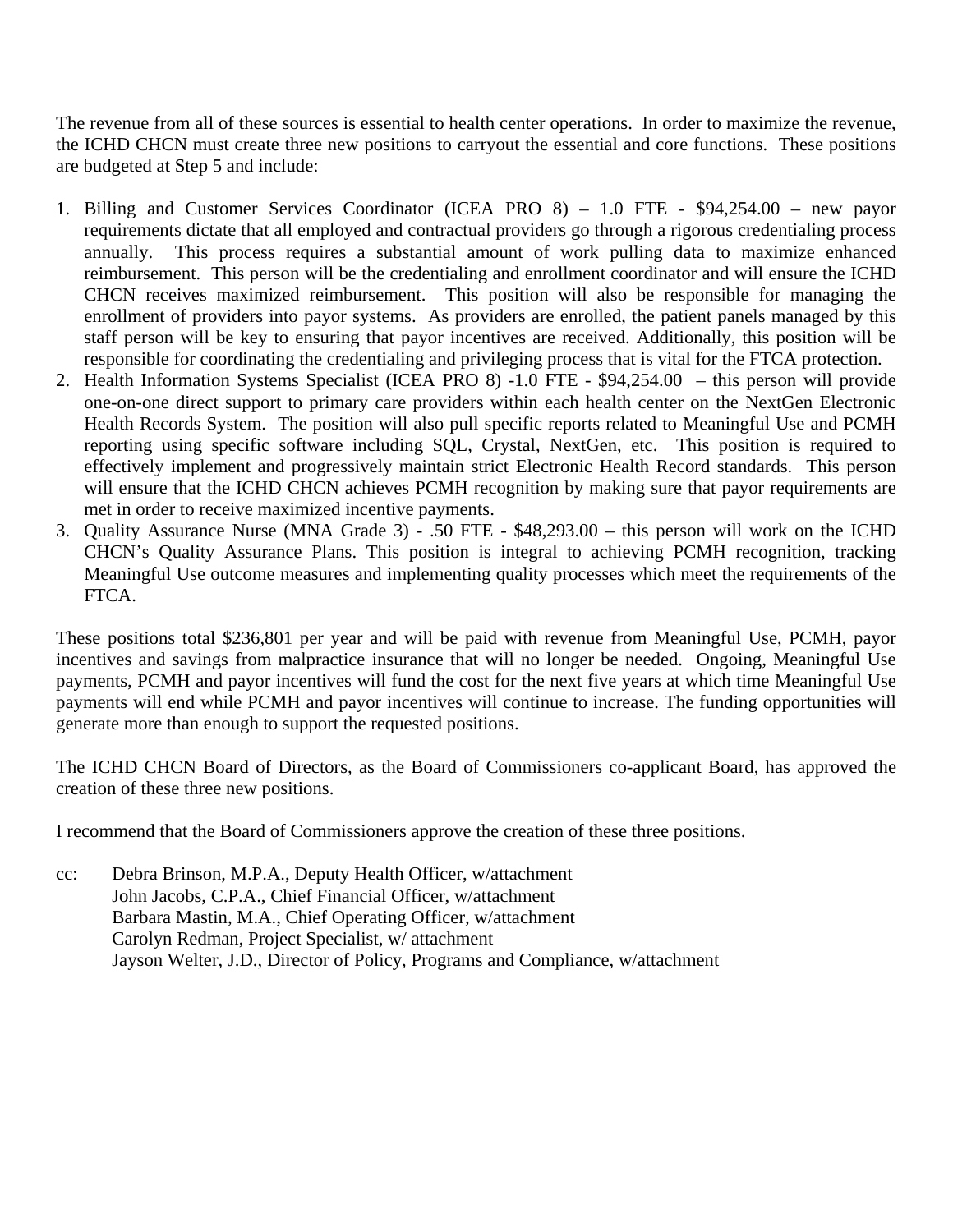Introduced by the Human Services County Services and Finance Committees of the:

#### INGHAM COUNTY BOARD OF COMMISSIONERS

#### **RESOLUTION TO IMPLEMENT THE PATIENT CENTERED MEDICAL HOME MODEL OF CARE**

WHEREAS, as the healthcare system begins to transition to outcome based payments, payors have already begun to create outcome based fee structures, which providers are highly incentivized to adopt; and

WHEREAS, the Patient Centered Medical Home (PCMH) certification provides for a standardized reimbursement structure, which takes into account administrative and operational structures in conjunction with outcomes; and

WHEREAS, PCMH recognition has multiple levels; and

WHEREAS, as a health center achieves higher levels of certification, reimbursement also increases; and

WHEREAS, as a Federally Qualified Health Center (FQHC), the Ingham County Health Department Community Health Center Network (ICHD CHCN) is strongly encouraged by the Health Resources and Services Administration (HRSA) to achieve PCMH recognition; and

WHEREAS, the ICHD CHCN will apply for Federal Tort Claims Act (FTCA) protection which will relieve malpractice insurance cost estimated to be \$75,000 per year; and

WHEREAS, the FTCA requires credentialing, privileging, operation and quality processes that coordinate with the PCMH model; and

WHEREAS, in order to reach PCMH recognition, the ICHD CHCN must create three new positions to carryout the essential and core functions of a PCMH; and

WHEREAS, these positions are budgeted at Step 5 and include:

- 1. Billing and Customer Services Coordinator (ICEA PRO 8) 1.0 FTE \$94,254.00
- 2. Health Information Systems Specialist (ICEA PRO 8) 1.0 FTE \$94,254.00
- 3. Quality Assurance Nurse (MNA Grade 3) .50 FTE \$48,293.00; and

WHEREAS, these positions total \$236,801 per year and will be paid for conservatively with revenue from the following four sources, including: the Centers for Medicaid and Medicare Demonstration project, which will provide an estimated \$65,880 for three years; the Medicare and Medicaid Electronic Health Record (EHR) Incentive Program, of which we are allocating \$127,500; the Health Resources and Services Administration, which will provide \$35,000 in supplemental funding for PCMH recognition, and the Physicians Health Plan's (PHP) Triple Aim Incentive Program, which will generate an estimated \$100,000; and

WHEREAS, the ICHD CHCN has strategized how to maximize these incentives going forward and hopes to work with Health Plan of Michigan, Health Advantage, McLaren, Omnicare, Molina, Blu-Caid and Blue Cross Blue Shield to further investigate incentives through these payors; and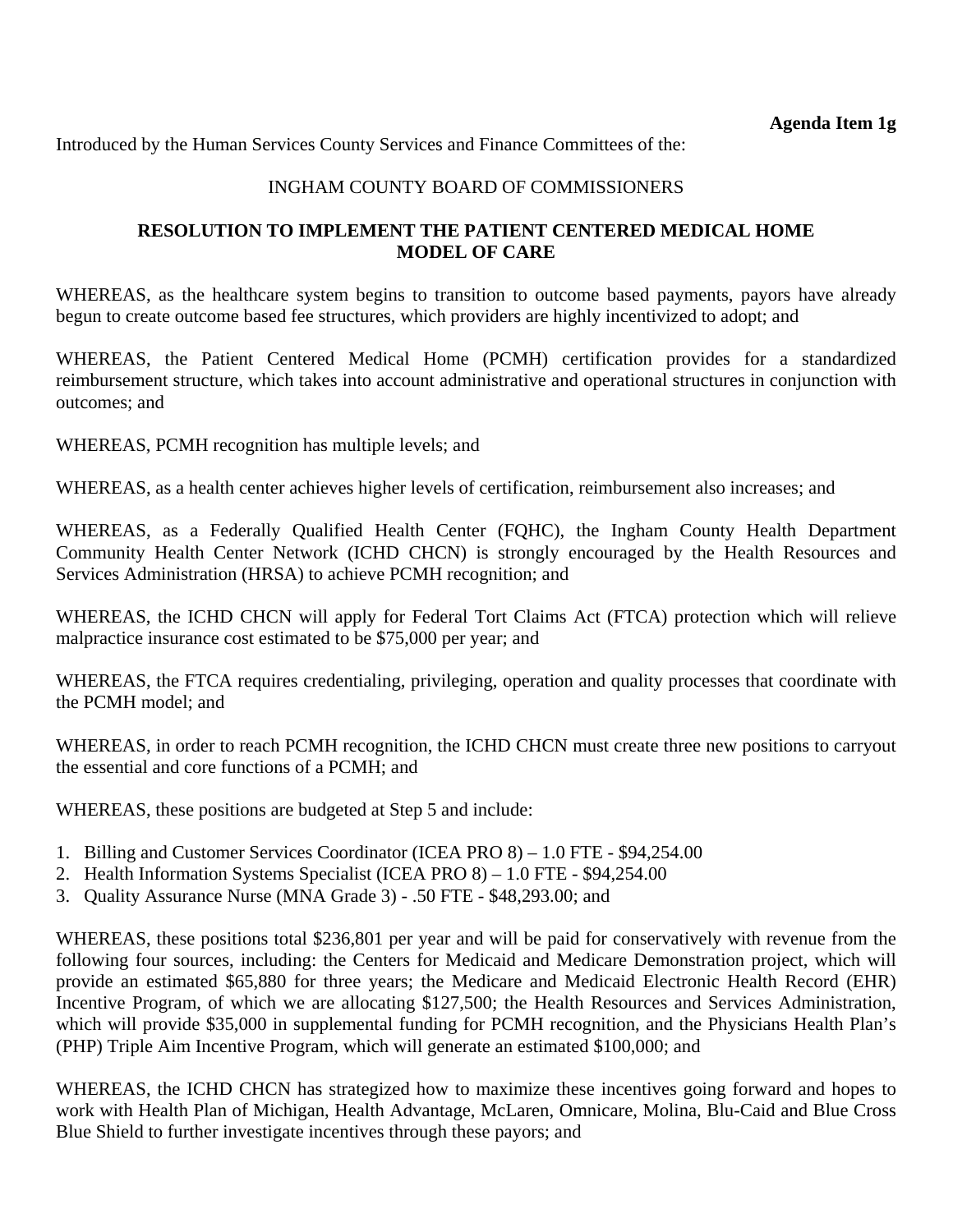WHEREAS, payor incentives will continue from year to year and will be an ongoing revenue source; and

WHEREAS, these four opportunities will generate \$328,380, more than enough to cover the cost of these three positions; and

WHEREAS, the ICHD CHCN Board of Directors, as the Board of Commissioners co-applicant Board, has approved the creation of these three new positions; and

WHEREAS, the Health Officer recommends that the Board of Commissioners approve the creation of these three positions.

THEREFORE BE IT RESOLVED, that the Board of Commissioners authorize the creation of the following positions:

- 1. Billing and Customer Services Coordinator (ICEA Pro 8) -1.0 FTE \$94,254.00
- 2. Health Information Systems Specialist (ICEA Pro 9) -1.0 FTE \$94,254.00
- 3. Quality Assurance Nurse (MNA Grade 3) .50 FTE \$48,293.00.

BE IT FURTHER RESOLVED, the Board of Commissioners authorizes the acceptance of the Centers for Medicaid and Medicare Demonstration Advance Primary Care Project, which will provide an estimated \$65,880 for three years.

BE IT FURTHER RESOLVED, that the Board of Commissioners authorizes the acceptance of an estimated \$127,500 for FY 2012 from the Medicare and Medicaid Electronic Health Record (EHR) Incentive Program.

BE IT FURTHER RESOLVED, that the Board of Commissioners authorizes the Health Resources and Services Administration supplemental funding, which will provide \$35,000 for PCMH recognition.

BE IT FURTHER RESOLVED, that the Board of Commissioners authorizes the acceptance of funds through the Physicians Health Plan's (PHP) Triple Aim Incentive Program, which will generate an estimated \$100,000.

BE IT FURTHER RESOLVED, that the Controller/Administrator is authorized to make the necessary budget adjustments, and the Purchasing Department is authorized to issue any necessary purchase orders or purchase items needed.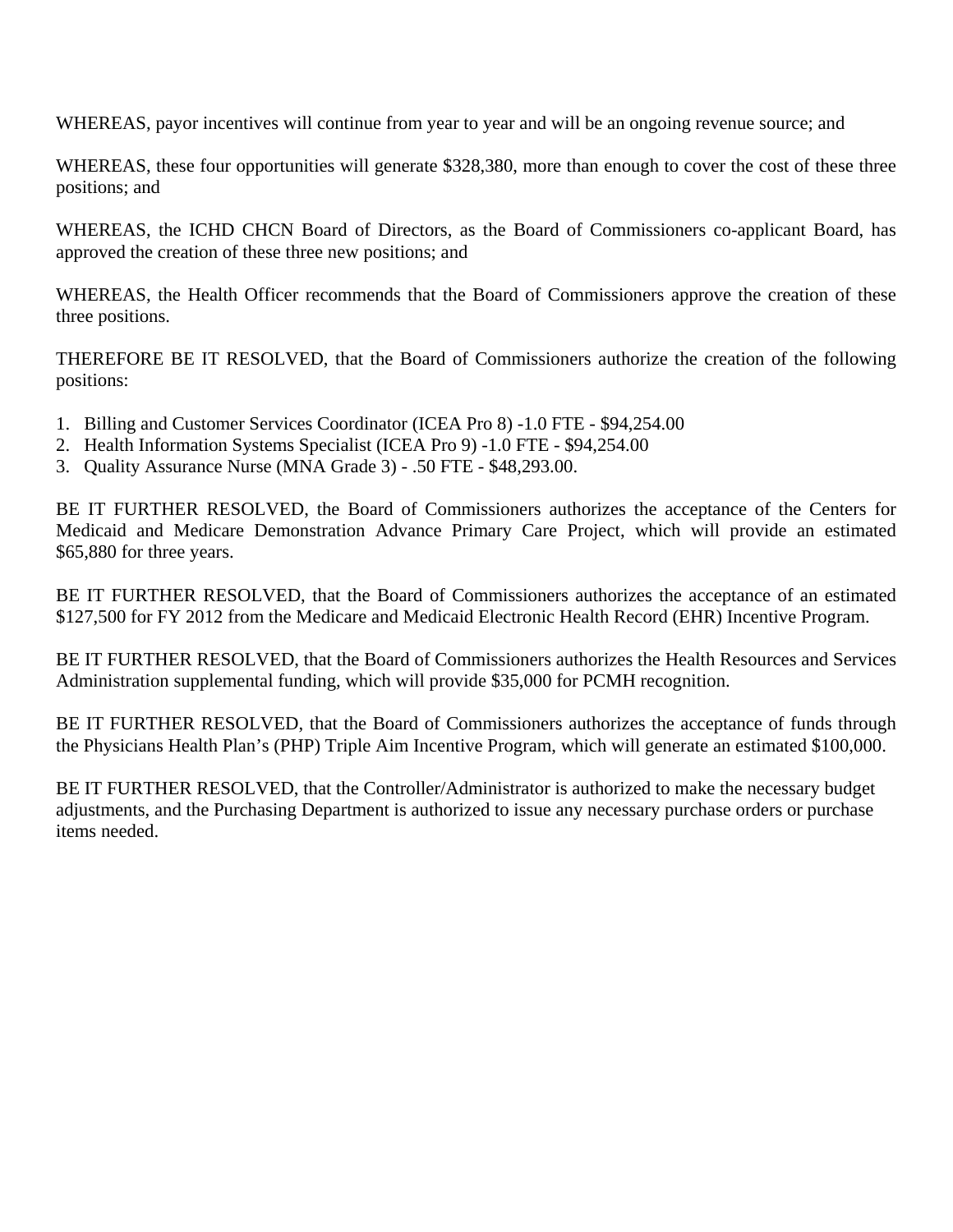<span id="page-26-0"></span>Introduced by the Human Services, County Services and Finance Committees of the:

# INGHAM COUNTY BOARD OF COMMISSIONERS

#### **RESOLUTION APPOINTING THE INGHAM COUNTY HEALTH OFFICER**

WHEREAS, Dean Sienko is retiring from his position as the Ingham County Health Officer; and

WHEREAS, it is necessary for the Ingham County Health Department to have a Health Officer, to act as the administrative head of the Health Department, and to carry out the Health Department's delegated functions to protect the public health and prevent disease; and

WHEREAS, pursuant to MCL 333.2428(1), the Board of Commissioners has the responsibility to appoint a new Health Officer to succeed Dean Sienko; and

WHEREAS, the Ingham County Board of Commissioners conducted a search process for a qualified Health Officer; and

WHEREAS, the Health Officer Selection Committee recommends the appointment of Renee Canady as the Health Officer for the Ingham County Health Department; and

WHEREAS, Renee Canady's credentials and references have been checked and verified.

THEREFORE BE IT RESOLVED, that the Ingham County Board of Commissioners hereby accepts the Health Officer Selection Committee's recommendation, and appoints Renee Canady to the permanent full-time position of Ingham County Health Officer, at the salary level of MCF18 Step 4 (\$120,715) with all the duties and responsibilities inherent in that position, effective November 1, 2011.

BE IT FURTHER RESOLVED, that a copy of this Resolution, together with Dr. Canady's curriculum vitae, shall be forwarded to the Michigan Department of Community Health (Local Health Services).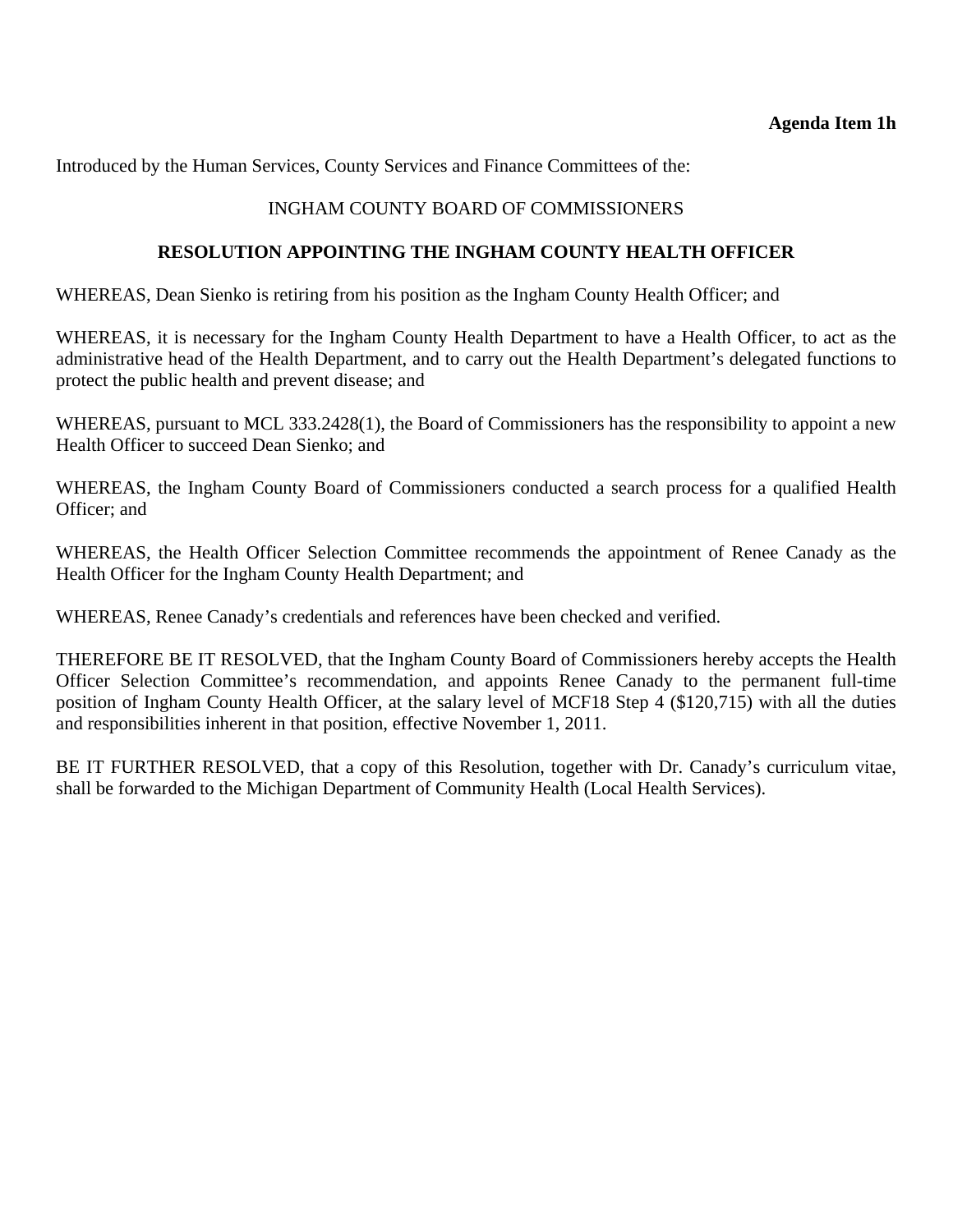## **Agenda Item 1i**

<span id="page-27-0"></span>Introduced by the Human Services Committee of the:

# INGHAM COUNTY BOARD OF COMMISSIONERS

# **RESOLUTION HONORING DEAN G. SIENKO, M.D.**

WHEREAS, Dean Sienko has served as the Chief Medical Examiner and Medical Director for the Ingham County Health Department since December, 1988; and

WHEREAS, Dean Sienko has served as the Health Officer/Director of the Ingham County Health Department, Chief Medical Examiner, and Medical Director since February, 2007; and

WHEREAS, Dean's service to the community at the local, state, and national level has been exemplar quality; and

WHEREAS, in 1997, the Ingham County Child Death Review Team was established. This team, chaired by Dean Sienko, reviews all child deaths that fall under the Medical Examiner jurisdiction, and are reviewed by a team of local agency representatives which includes law enforcement, and protective services; and

WHEREAS, in 2004, Dean was named to *The Faces of Public Health*, recognizing his care for protecting the health of the troops overseas while serving his nation; and

WHEREAS, in 2006, Dean Sienko, established the Ingham County Elder Death Review Team. This group of professionals from various agencies, law enforcement, adult protective services agencies, and community safety agencies, reviews circumstances of suspicious deaths in the older or vulnerable adult population; and

WHEREAS, Dean championed public health's role in health information exchange as Secretary of the Executive Committee of the Great Lakes Health Information Exchange; and

WHEREAS, Dean embraced and promoted health equity and the Social Justice Project and encouraged the Department to become a national leader in this area; and

WHEREAS, during the outbreak of Novel Influenza A (H1N1), Dean led the Department in the adoption of the incident command system which enabled it to successfully mount numerous mass vaccination clinics; and

WHEREAS, Dean has served as a member of the Board of Directors of the Michigan Association for Local Public Health (MALPH) - currently in the capacity as president, the National Association for County and City Health Officials (NACCHO) and the Capital Area Health Alliance (CAHA).

THEREFORE BE IT RESOLVED, that the Ingham County Board of Commissioners hereby honors Dr. Dean G. Sienko, for 22 years of service with Ingham County and appreciates his dedication and the many contributions he has made toward improving the lives of the citizens of the County of Ingham.

BE IT FURTHER RESOLVED, that the Board wishes him continued success in all of his future endeavors.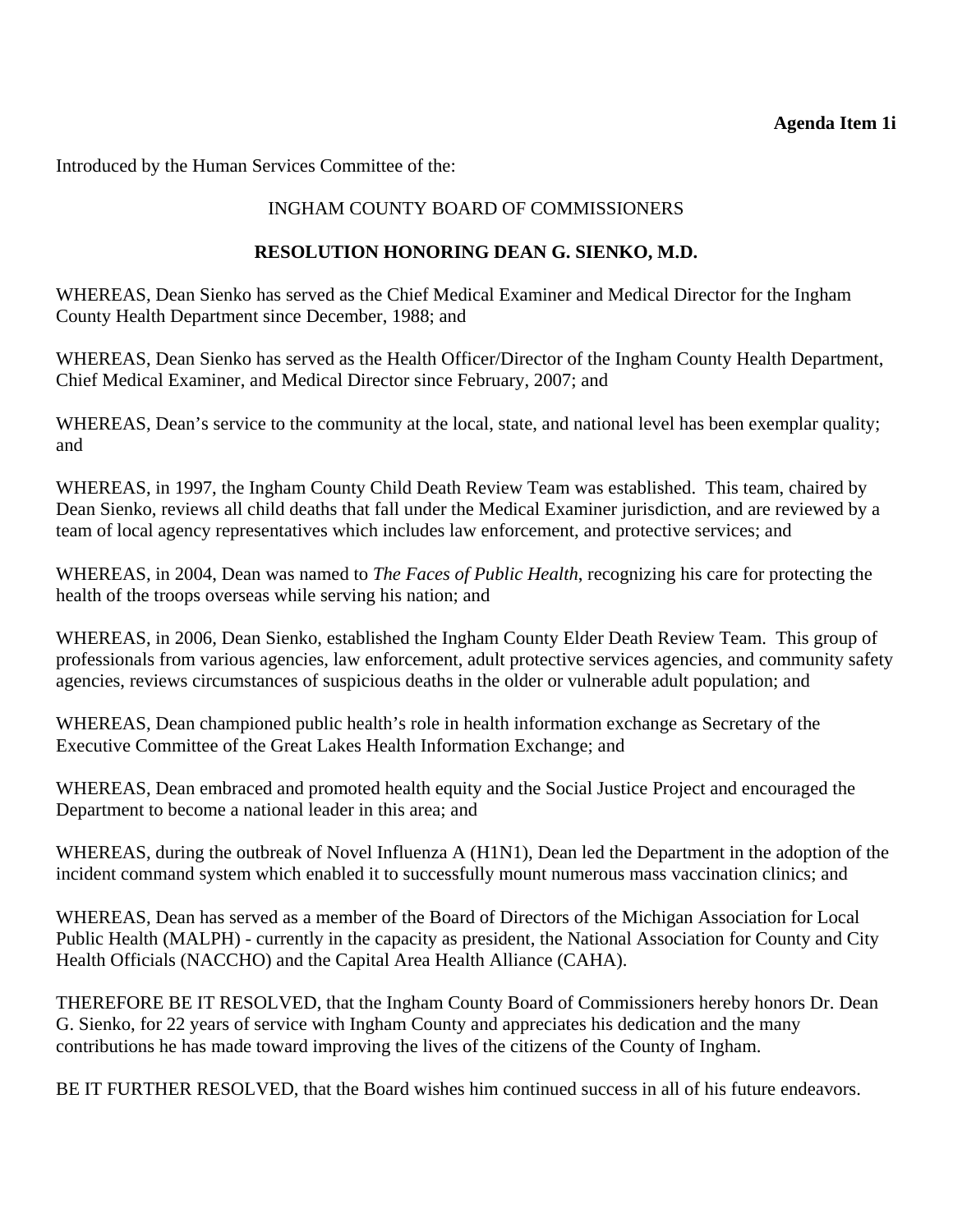AGENDA ITEM #

<span id="page-28-0"></span>

STATE OF MICHIGAN Department of Human Services

| <b>Memo</b> |  |  |
|-------------|--|--|
|             |  |  |

| To:   | Randy Rauch, Director Ingham County DHS    | Date: | 8/25/2011 |
|-------|--------------------------------------------|-------|-----------|
| From: | Melinda Fandel, Child Care Fund Analyst MF |       |           |
|       | Subject: Child Care Fund Review            |       |           |

Enclosed is the report resulting from the August  $9<sup>th</sup>$  and 23rd, 2011 on site fiscal and program review of the Ingham County Department of Human Services Child Care Fund.

If you have any questions about the report, please feel free to contact me at 517-373-8934, or at fandelm@michigan.gov.

CC: Maureen Winslow, Juvenile Officer/Administrator, Ingham County Debbie De Leon, Ingham County Board of Commissioners Jennifer Kennedy, Program Coordinator Andrew Thalhammer, CCF Manager CCF Program/Fiscal File

**RECEIVED** SEP 122011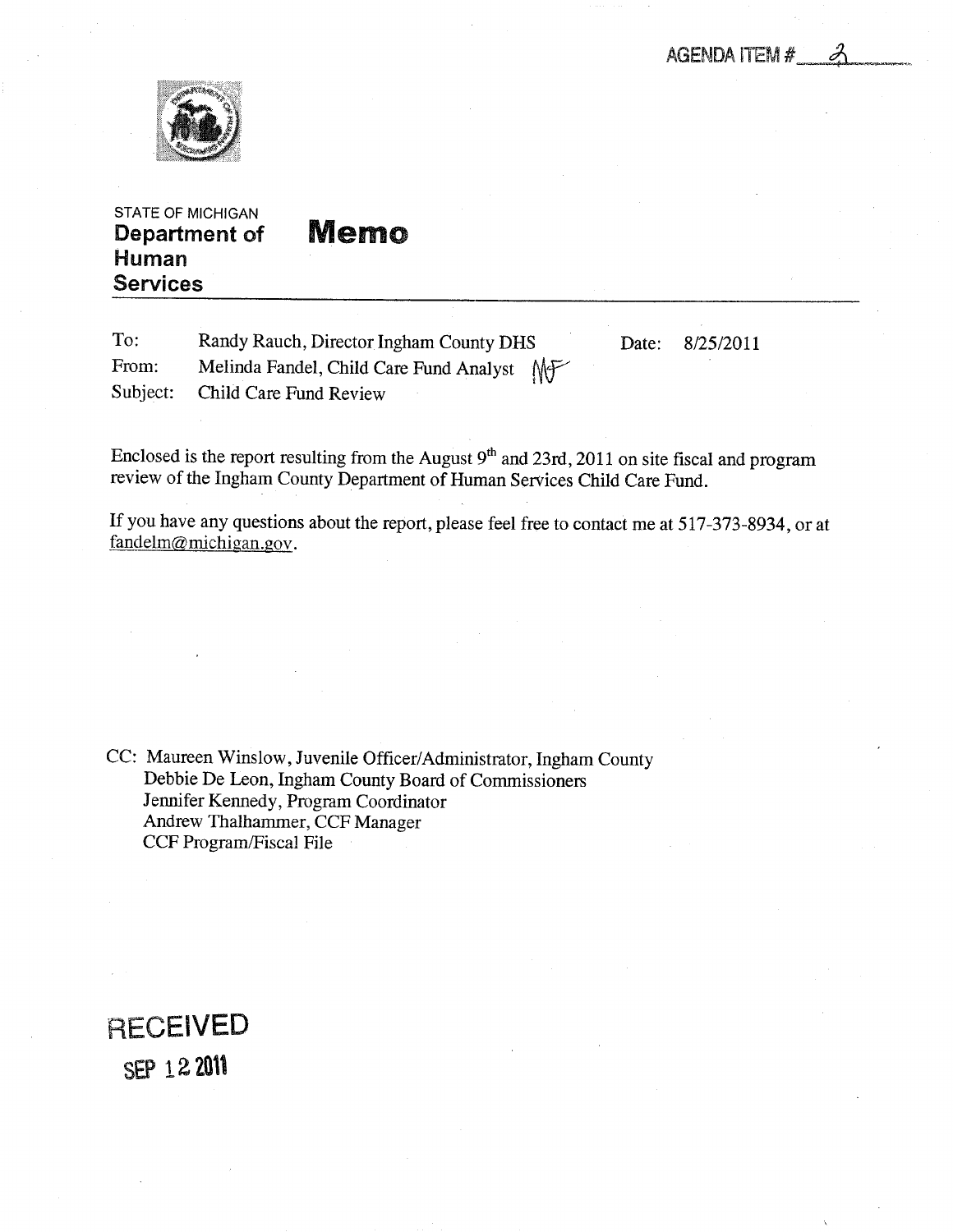#### CHILD CARE FUND IN-HOME CARE REVIEW REPORT

| <b>COUNTY:</b>                                  | Ingham                          |
|-------------------------------------------------|---------------------------------|
| PERIOD OF REVIEW:                               | January-April 2011              |
| PROGRAM SERVICE COMPONENT                       | APPROVED COMPONENT EXPENDITURE: |
| <b>IMPACT</b><br>In-Home Psychological Services | \$353,396.00<br>\$62,007.00     |
| <b>ADMINISTRATIVE UNIT:</b>                     | <b>Ingham County DHS</b>        |
| <b>DATE OF REVIEW:</b>                          | 8/9/2011 and 8/23/2011          |
| <b>TEST SAMPLE OF CASES:</b>                    | 20                              |
| DATE OF LAST PROGRAM                            | 5/20/2010                       |
| <b>REVIEW:</b>                                  |                                 |
| DATE OF LAST FISCAL REVIEW:                     | 5/20/2010                       |
| <b>REVIEWER</b>                                 | Melinda Fandel                  |

#### GENERAL PROGRAM AND FISCAL STANDARDS AND CRITERIA:

The program was reviewed for the following program and fiscal standards and criteria.

- Expenditures are not for judicial costs.
- Services are intensive, 1 to 20 staff to youth ratios or less, minimum of one face to face contact per week.
- Staff meets the qualifications established in the Juvenile Court Standards and Administrative Guidelines for the Care of Children and not used to meet 1-6000.
- Non-scheduled payments are not for basic family needs otherwise available through public assistance programs.
- Fiscal reviews are completed to verify compliance with Child Care Rule and Policy.  $\bullet$ Vouchers are reviewed to verify eligibility of expenses for state reimbursement, record of receipts, proper authorization, proper documentation and appropriate submittal on the monthly DHS report.

#### A. INGHAM DHS FISCAL REVIEW

fiscal review of the Ingham County Department of Human Services In- Home Care and Child Care Fund expenditures was conducted on August 9 and 23, 2011. Four months of vouchers were reviewed for the In-Home Care program - January through April 2011.

Fiscal reviews are completed to verify compliance with Child Care Fund In-Home Care Rules and Policies. Vouchers are reviewed to verify eligibility of expenses for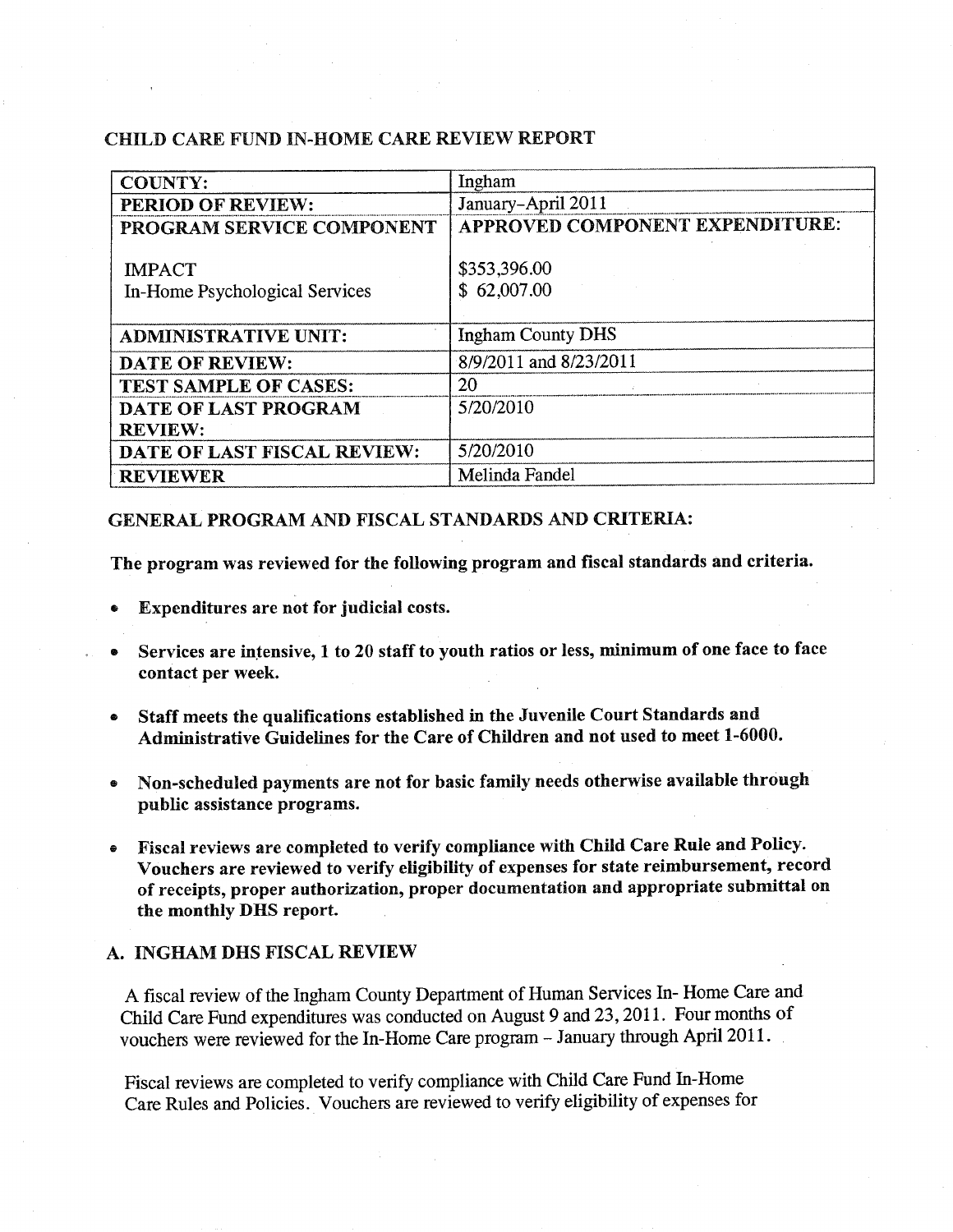state reimbursement. They were also reviewed for proper authorization, back-up documentation, difficulty of care forms and proper submittal on the monthly DHS-206B reports.

#### Findings

- 1. All vouchers had the two signatures sign off system in place.
- 2. Difficulty of Care Forms were not seen to validate any youth in foster care receiving intensive rates.
- 3. All vouchers did not have appropriate supporting documentation. Clothing inventories and receipts were not present for clothing allowances. There was also a billing statement from Starr Commonwealth that did not match with the expenditures paid on the county voucher. Ingham county paid Starr Commonwealth the amount of \$21,986.92, however the bill only supported \$21,111.72 of those expenditures. The amount of \$875.20 will have to be adjusted on next month's DHS-206B report.
- 4. Vouchers paid for 'day out' cost for youth in placement. Invoice #00424 from Wedgewood Christian Services charged for 19 days of care when it should have only been 18. The amount of \$258.78 will have to be adjusted on next month's DHS-206B report. Invoice #847 from Pathway of Hope also had charge for an extra day of care. The amount of \$28.00 will have to be adjusted on next month's DHS-206B report.
- 5. Revenue collections were properly reported on the DHS-206B report.
- 6. All vouchers were properly classified into the appropriate Child Care Fund account and properly submitted to the state.

#### Recommendations

This is the second year the recommendation was made to have copies of all difficulty of care forms attached to the vouchers of youth receiving intensive rates for foster care placements.

#### Requirements

Ingham DHS will be required to make an adjustment of \$1,161.98 on next month's DHS-206B report for ineligible costs for days of placements and no supporting documentation for charges from a vendor. According the Child Care Fund Handbook, page 19; part 2, all difficulty of care forms are to be seen at the time of the fiscal review; "The individual difficulty of care forms will be required at the time of fiscal review".

Clothing inventories or receipts are also to be seen for any type of clothing allowance as stated in the handbook on page 19, under Line 4, Section 'a', part (1) <sup>a</sup>Initial clothing allowance -Maximum allowable initial clothing allowances for youth entering care for the first time are established annually by the Department of Human Services. This is not an automatic allowance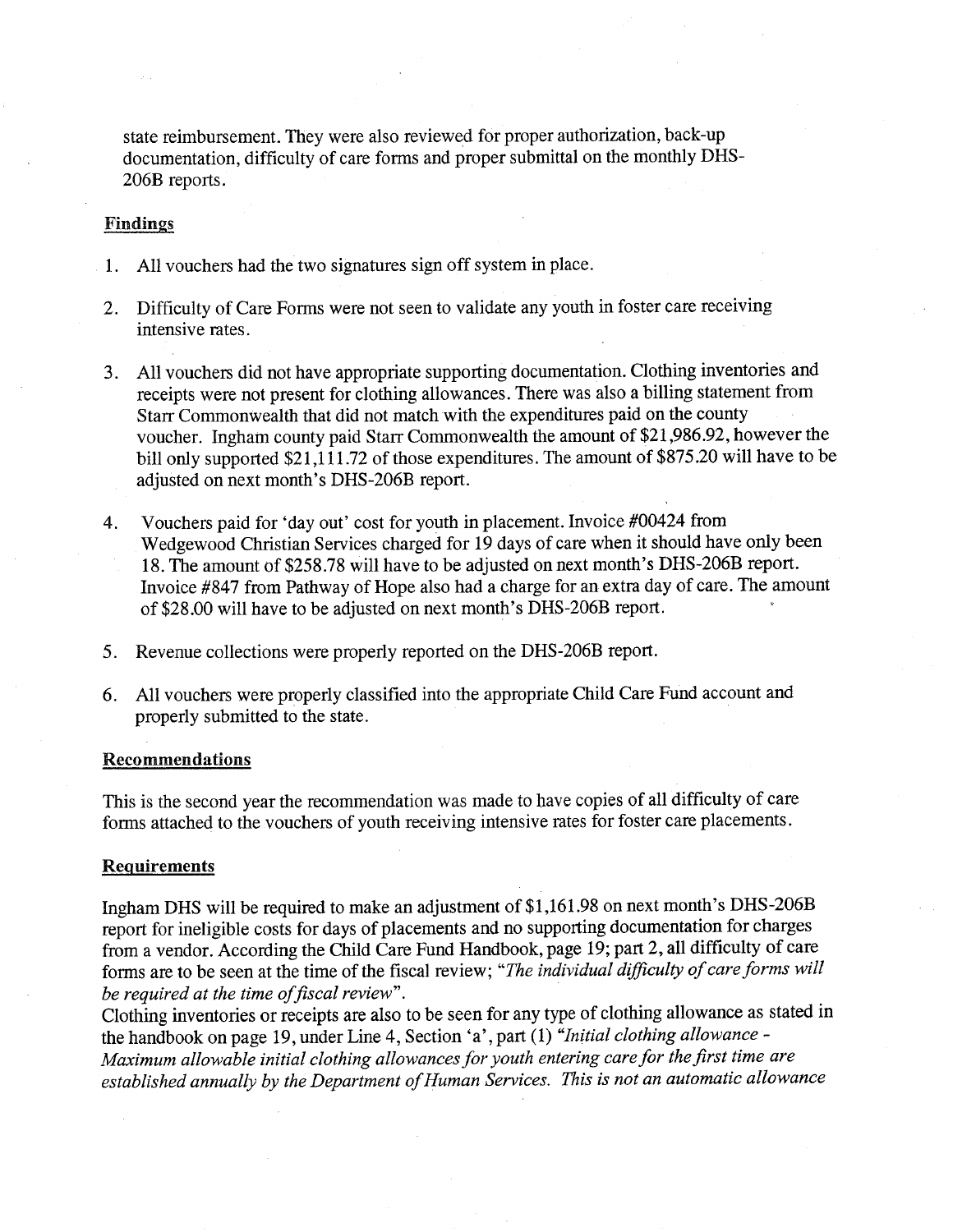and actual need must be documented. Payments are to be supported by receipts and are reimbursable only up to the established rate".

#### B. INGHAM COUNTY DHS PROGRAM REVIEW

A review of the program components occurred on August 9 and 23, 2011.

- The review included assessment of the programs as described in the Annual Plan and Budget, and the results reflected in the period of review. The areas of review included the following:
- YOUTH/FAMILIES SERVED (Number Projected Number Served).
- FOCUS Prevent placement, early return (Focus stated in the plan, focus reflected in the cases reviewed).
- TARGET POPULATION Youth/Families to be served as stated in Annual Plan and Budget. Population served as indicated by test sample.
- AREA(S) OF IMPACT- Area(s) of intended impact as stated in the Plan and  $\bullet$ results as reflected in data summary and impact on county's totals.
- FISCAL Expenditures approved in the Annual Plan and Budget and expenditures made as evidenced by reviewed voucher.
- DOCUMENTATION Files and support forms meet the standards for record keeping as defined by the Child Care Fund.

#### COMPONENT SPECIFIC:

#### In-Home Psychological Services

This program provides psychological assessments and treatment for foster children and parents of children in the foster care system to facilitate family reunification and safe return of children. Services are provided through licensed practitioners within the community. Therapists are contracted with Department of Human Services.

The ten files reviewed for this program were:

|  | Y1490999A Y1389519P Y1390927A Y1477049A | X0248761P                        |
|--|-----------------------------------------|----------------------------------|
|  | Y1504187A Y1202222A Y1326227A Y1509690A | case #xyz00 (case# not recorded) |

#### Findings:

1. The youth and families served were consistent with the projections in the Annual Plan and Budget.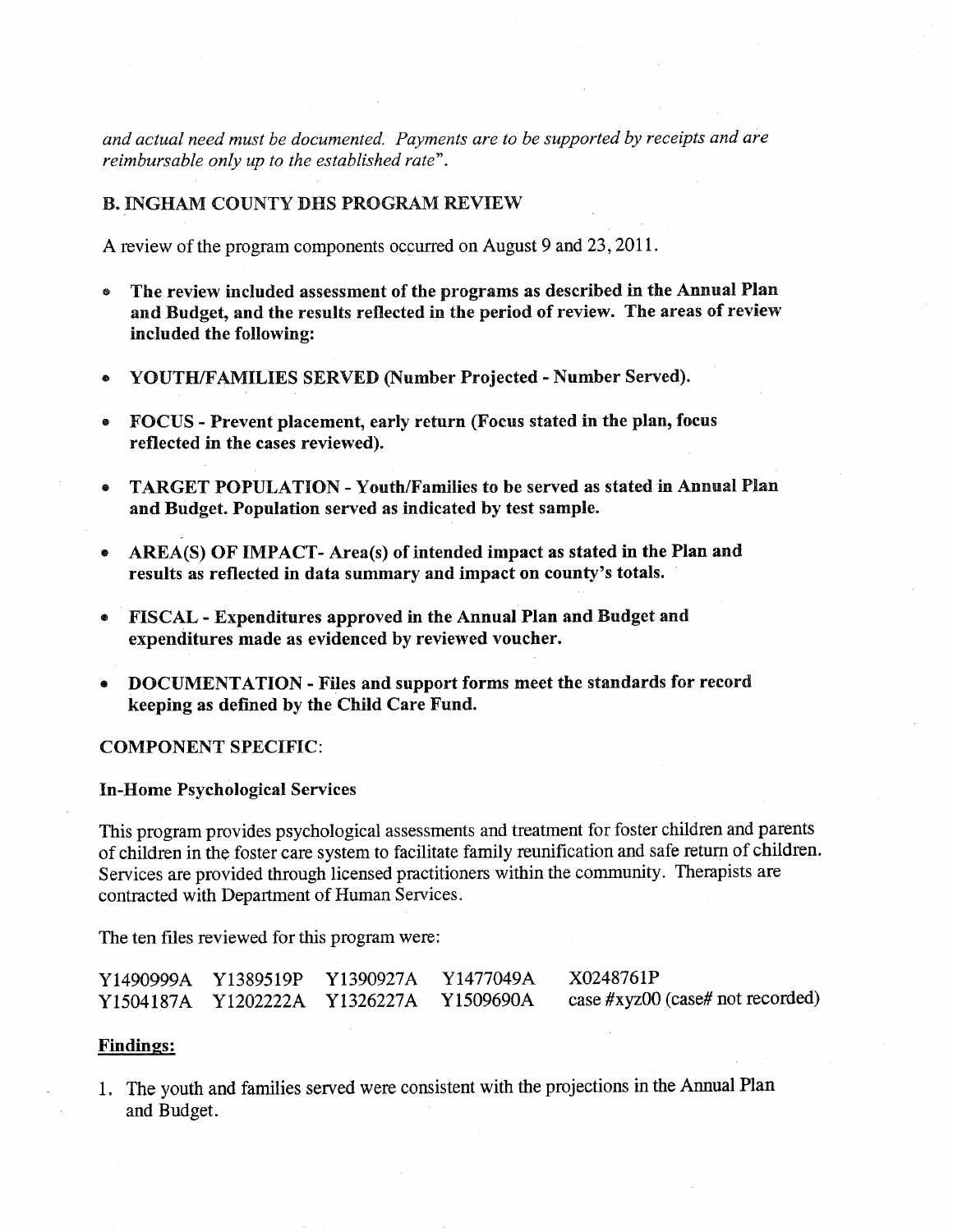- 2. All of the youth within this test sample were at risk of out-of-home placement based on Category 1,2, or 3 referrals for neglect and abuse.
- 3. Ten files were reviewed for this program. Out of the ten files reviewed, two cases were closed with the youth being reunified with the family. The remaining eight cases were still open with all youth in foster care placements while the family is receiving services.
- 4. This program is intended to provide services to youth and families in the home as an alternative to foster care placement. The test sample reviewed verified the area of intended impact as projected in the Child Care Fund, Annual Plan and Budget.
- 5. The fiscal expenditures supporting this program were consistent with those identified and approved in the Child Care Fund, Annual Plan and Budget.
- 6. The documentation within each of the program files (complaints, referrals, current orders, assessments, updated reports, contact sheets, etc.) was incomplete. The two closed cases were missing some type of closing or termination form.

#### Recommendation:

None

#### Requirement:

Please put some type of closing report or termination form in the case file for those that are closed.

#### IMPACT

This is community based intervention program. Services in this program include intensive home based treatment, wraparound services and family advocacy. Families are involved with a team that consists of a Family Guidance therapist, the WrapAround Facilitator, a Parent Advocate and the DHS caseworker. The therapist addresses behavioral issues along with mental health issues that lead to school suspensions, expulsions, severe acting out behaviors and in some cases delinquent behaviors.

The ten files reviewed for this program were:

| Y1012335  | Y1525226A | X2933404 | Y1432529P | V2596998P |
|-----------|-----------|----------|-----------|-----------|
| X0432786P | V3336021P | X0381256 | Y167696P  | V3483595P |

#### Findings:

1. The youth and families served were consistent with the projections in the Annual Plan and Budget.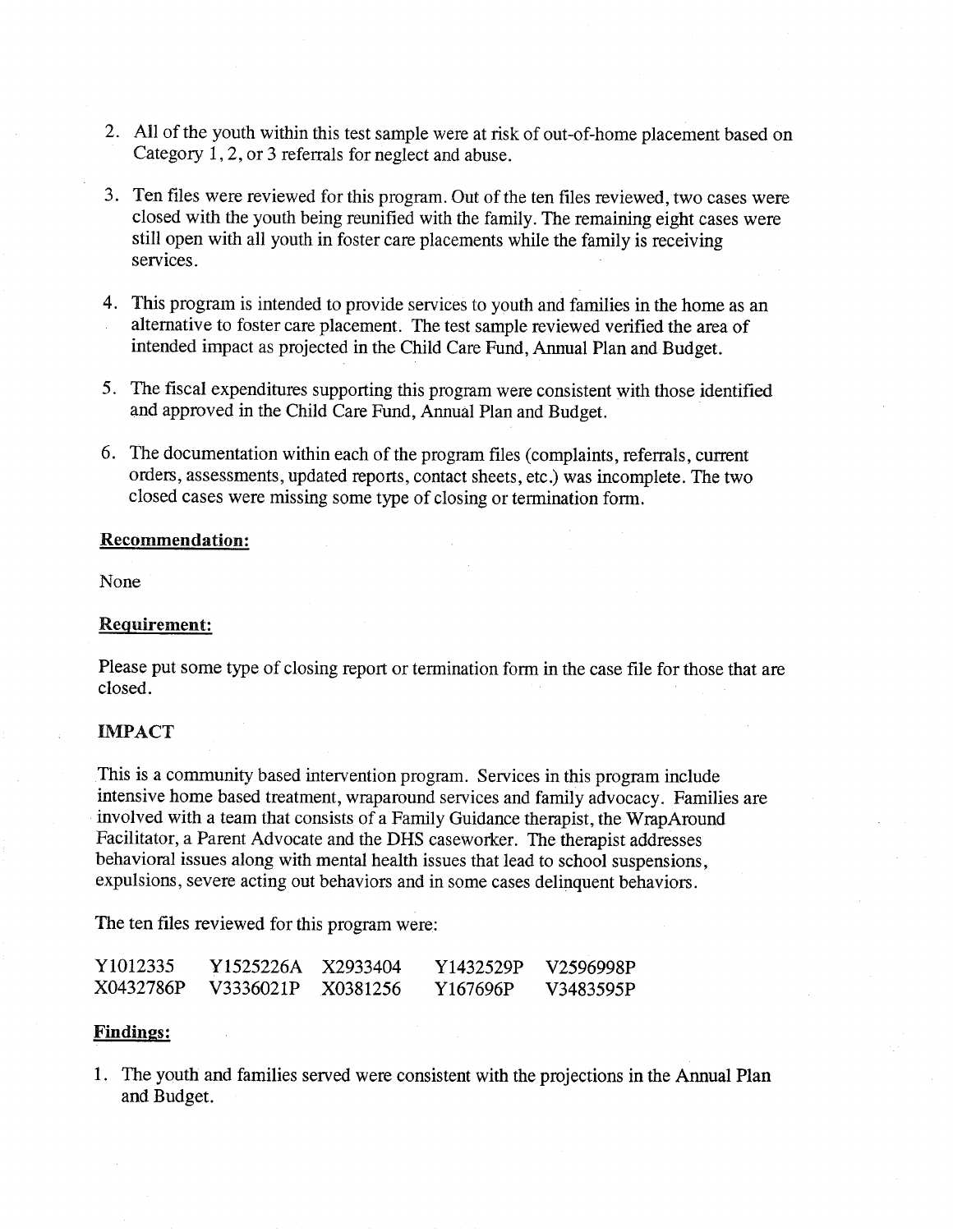- 2. All of the youth within this test sample were not at risk of out-of-home placement based on Category  $1, 2$ , or  $3$  referrals for neglect and abuse. New cases had to be pulled due to many of them being Category 4 or 5.
- 3. Ten files were reviewed for this program. It was not distinguished which of these cases were closed due to no type of closing or termination report in the file. So out of the ten files, all appeared to still be open with the families still receiving services. It did not appear that any of the youth from the families were put into any type of placement while receiving services.
- 4. This program is intended to provide services to youth and families in the home as an alternative to foster care placement. The test sample reviewed verified the area of intended impact as projected in the Child Care Fund, Annual Plan and Budget.
- 5. The fiscal expenditures supporting this program were consistent with those identified and approved in the Child Care Fund, Annual Plan and Budget.
- 6. The documentation within each of the program files (complaints, referrals, current orders, assessments, updated reports, contact sheets, etc.) was incomplete. Every case file was missing monthly reports from Community Mental Health along with referrals into the program. There was no way of knowing if the family was receiving the services that CMH was billing to Ingham DHS.

#### Recommendation:

Try to work out a new billing system with CMH so as to identify which youth are Category 1,2, or 3, and to make sure those are the only youth being billed to the Child Care Fund.

#### Requirement:

It is a requirement that all necessary documentation be kept in the youth/family case files. This includes referrals, monthly progress reports, contacts, and a closing report if a case is closed. All files must be either a Category  $1, 2,$  or  $3$  in order to be Child Care Fund eligible. Please refer to Section VI; A; number 4 in the Child Care Fund Handbook for these requirements. Future non-compliance with this could result in a loss of Child Care Fund reimbursement.

#### SUMMARY:

Ingham County DHS is not in full compliance with Child Care Fund Rules and Guidelines for this Fiscal and Program Review. Not all vouchers matched up with bills from vendors, DOCs were missing for youth receiving intensive foster care rates, clothing receipts/inventories were missing for clothing allowance, and 'day out' charges were being paid to vendors. Case files were missing some type of closing or termination reports for closed files, there were no contact sheets, monthly reports were missing, and so were the referrals. Due to this, the original review